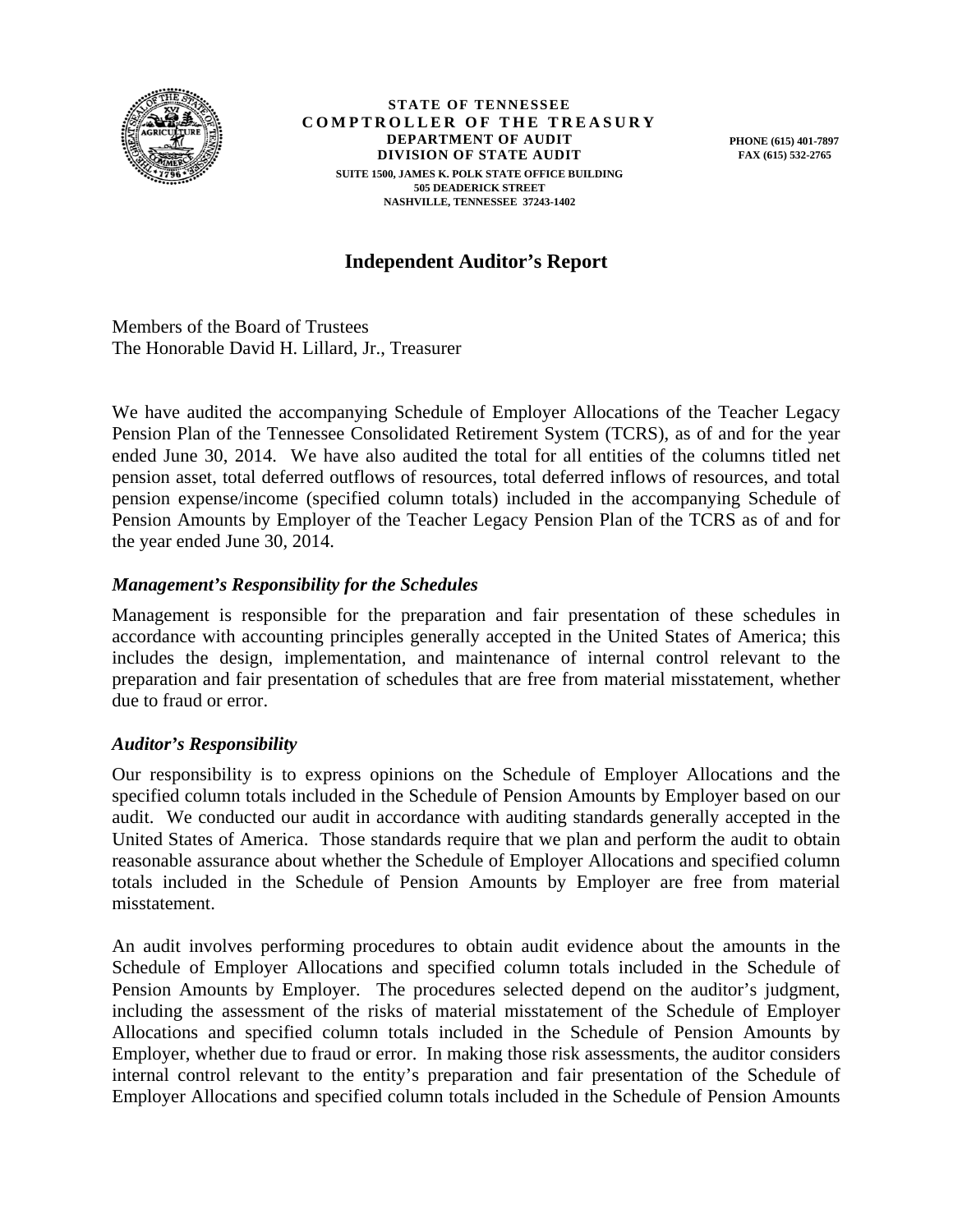October 15, 2015 Page Two

by Employer in order to design audit procedures that are appropriate in the circumstances, but not for the purpose of expressing an opinion on the effectiveness of the entity's internal control. Accordingly, we express no such opinion. An audit also includes evaluating the appropriateness of accounting principles used and reasonableness of significant accounting estimates made by management, as well as evaluating the overall presentation of the Schedule of Employer Allocations and specified column totals included in the Schedule of Pension Amounts by Employer.

We believe that the audit evidence we have obtained is sufficient and appropriate to provide a basis for our audit opinions. Tennessee statutes, in addition to audit responsibilities, entrust certain other responsibilities to the Comptroller of the Treasury. Those responsibilities include serving as a member of the board of trustees of the TCRS. We do not believe that the Comptroller's service in this capacity affected our ability to conduct an independent audit of the Schedule of Employer Allocations and specified column totals included in the Schedule of Pension Amounts by Employer.

## *Opinions*

In our opinion, the schedules referred to above present fairly, in all material respects, the employer allocations and net pension asset, total deferred outflows of resources, total deferred inflows of resources, and total pension expense/income for the total of all participating entities for the Teacher Legacy Pension Plan of the TCRS as of and for the year ended June 30, 2014, in accordance with accounting principles generally accepted in the United States of America.

## *Other Matter*

We have audited, in accordance with auditing standards generally accepted in the United States of America, the financial statements of the Tennessee Consolidated Retirement System as of and for the year ended June 30, 2014, and our report thereon, dated December 19, 2014, expressed an unmodified opinion on those financial statements.

## *Restriction on Use*

This report is intended solely for the information and use of the board of trustees for the Tennessee Consolidated Retirement System, management of the Tennessee Consolidated Retirement System, and Teacher Legacy Pension Plan employers and their auditors and is not intended to be and should not be used by anyone other than these specified parties.

Separal U. Lordess

 Deborah V. Loveless, CPA **Director** October 15, 2015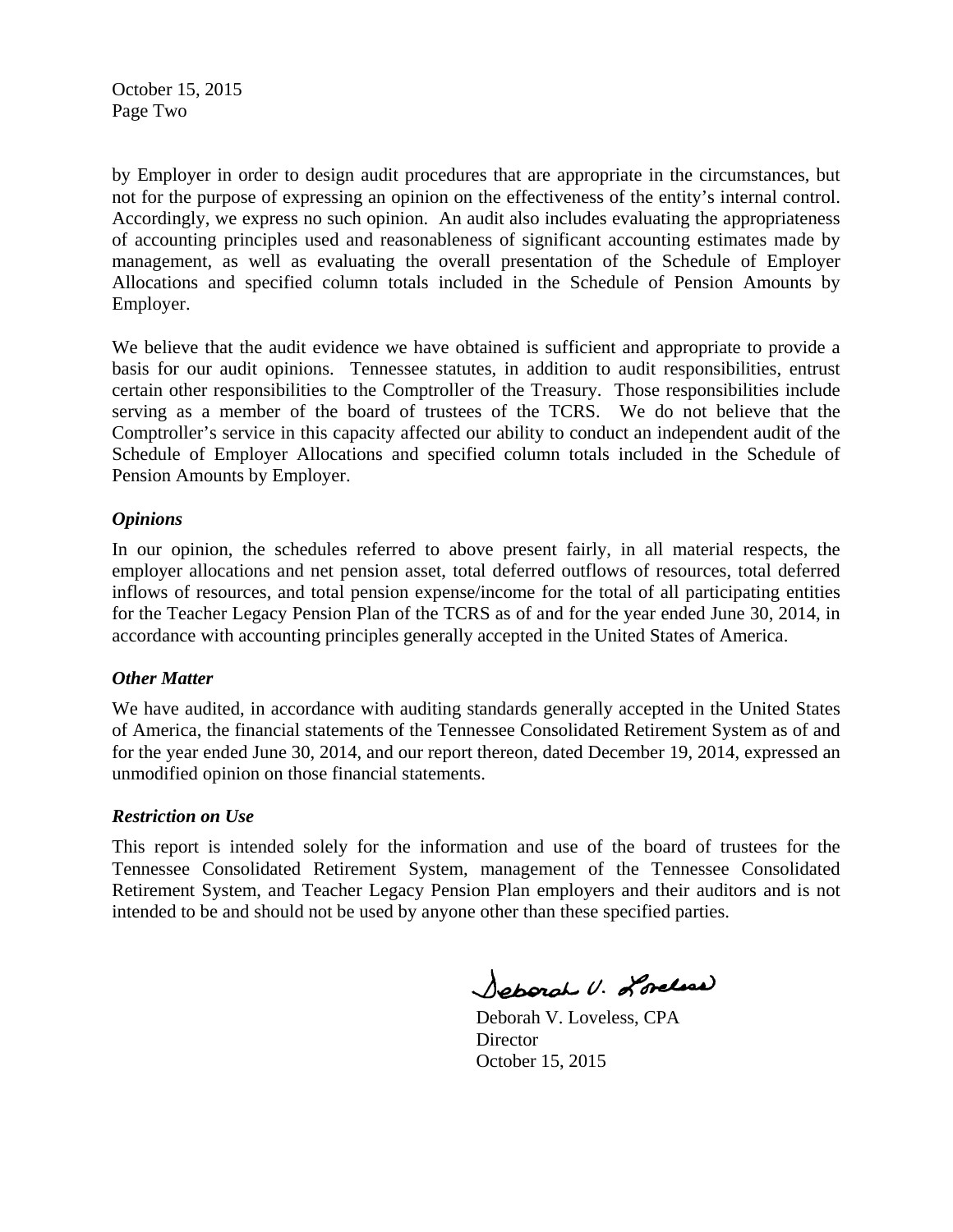╾

|          |                                   | Fiscal Year 2012-13               |            | Fiscal Year 2013-14               |                            |
|----------|-----------------------------------|-----------------------------------|------------|-----------------------------------|----------------------------|
|          |                                   | Employer<br>Contributions for the | Employer   | Employer<br>Contributions for the |                            |
| Employer |                                   | Year Ended June 30,               | Allocation | Year Ended June 30,               | <b>Employer Allocation</b> |
| Code     | Employer                          | 2013                              | Percentage | 2014                              | Percentage                 |
|          | 99117 ALAMO CITY SCHOOLS          | 188,140                           | 0.054607%  | 206,265                           | 0.059180%                  |
|          | 99105 ALCOA CITY SCHOOLS          | 754,044                           | 0.218859%  | 773,020                           | 0.221788%                  |
|          | 99001 ANDERSON COUNTY SCHOOLS     | 2,626,872                         | 0.762440%  | 2,641,046                         | 0.757747%                  |
|          | 97901 ARLINGTON MUNICIPAL SCHOOLS |                                   | 0.000000%  | 37,418                            | 0.010736%                  |
|          | 99154 ATHENS CITY SCHOOLS         | 615,201                           | 0.178560%  | 658,397                           | 0.188902%                  |
|          | 99002 BEDFORD COUNTY SCHOOLS      | 2,482,860                         | 0.720642%  | 2,545,755                         | 0.730407%                  |
|          | 99217 BELLS CITY SCHOOLS          | 149,219                           | 0.043310%  | 153,418                           | 0.044017%                  |
|          | 99003 BENTON COUNTY SCHOOLS       | 826,775                           | 0.239969%  | 816,685                           | 0.234316%                  |
|          | 99004 BLEDSOE COUNTY SCHOOLS      | 627,763                           | 0.182206%  | 636,679                           | 0.182671%                  |
|          | 99005 BLOUNT COUNTY SCHOOLS       | 3,740,632                         | 1.085706%  | 3,709,621                         | 1.064334%                  |
|          | 99627 BRADFORD SPECIAL SCHOOLS    | 196,597                           | 0.057062%  | 199,601                           | 0.057268%                  |
|          | 99006 BRADLEY COUNTY SCHOOLS      | 3,333,261                         | 0.967467%  | 3,451,104                         | 0.990162%                  |
|          | 99182 BRISTOL SCHOOLS             | 1,567,427                         | 0.454940%  | 1,617,296                         | 0.464021%                  |
|          | 99007 CAMPBELL COUNTY SCHOOLS     | 1,706,017                         | 0.495166%  | 1,684,191                         | 0.483214%                  |
|          | 99008 CANNON COUNTY SCHOOLS       | 678,643                           | 0.196974%  | 688,431                           | 0.197519%                  |
|          | 99009 CARROLL COUNTY SCHOOLS      | 79,031                            | 0.022939%  | 78,331                            | 0.022474%                  |
|          | 99010 CARTER COUNTY SCHOOLS       | 1,912,658                         | 0.555143%  | 1,864,442                         | 0.534930%                  |
|          | 99011 CHEATHAM COUNTY SCHOOLS     | 1,934,296                         | 0.561423%  | 1,952,735                         | 0.560263%                  |
|          | 99012 CHESTER COUNTY SCHOOLS      | 783,704                           | 0.227467%  | 794,579                           | 0.227974%                  |
|          | 99013 CLAIBORNE COUNTY SCHOOLS    | 1,635,404                         | 0.474670%  | 1,645,756                         | 0.472187%                  |
|          | 99014 CLAY COUNTY SCHOOLS         | 384,355                           | 0.111558%  | 366,063                           | 0.105028%                  |
|          | 99106 CLEVELAND CITY SCHOOLS      | 1,829,898                         | 0.531122%  | 1,868,991                         | 0.536236%                  |
|          | 91927 CLINCH POWELL ED COOP       | 14,542                            | 0.004221%  | 13,288                            | 0.003813%                  |
|          | 99101 CLINTON CITY SCHOOLS        | 347,764                           | 0.100937%  | 361,483                           | 0.103714%                  |
|          |                                   |                                   |            |                                   |                            |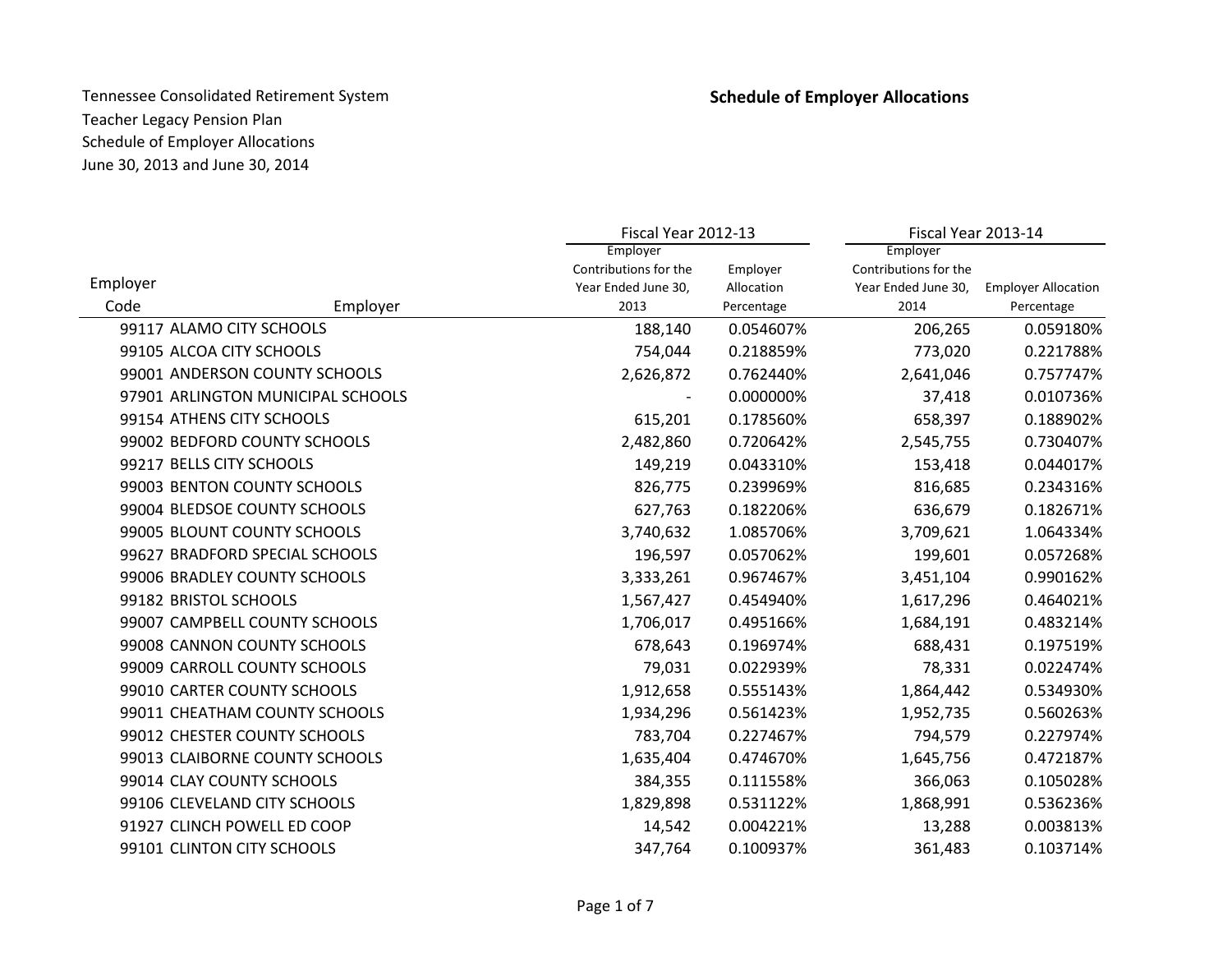|          |                                             | Fiscal Year 2012-13   |            | Fiscal Year 2013-14   |                            |  |
|----------|---------------------------------------------|-----------------------|------------|-----------------------|----------------------------|--|
|          |                                             | Employer              |            | Employer              |                            |  |
| Employer |                                             | Contributions for the | Employer   | Contributions for the |                            |  |
|          |                                             | Year Ended June 30,   | Allocation | Year Ended June 30,   | <b>Employer Allocation</b> |  |
| Code     | Employer                                    | 2013                  | Percentage | 2014                  | Percentage                 |  |
|          | 99015 COCKE COUNTY SCHOOLS                  | 1,595,758             | 0.463163%  | 1,598,249             | 0.458556%                  |  |
|          | 99016 COFFEE COUNTY SCHOOLS                 | 1,586,587             | 0.460501%  | 1,588,162             | 0.455662%                  |  |
|          | 97903 COLLIERVILLE MUNICIPAL SCHOOLS        |                       | 0.000000%  | 35,942                | 0.010312%                  |  |
|          | 99017 CROCKETT COUNTY SCHOOLS               | 610,466               | 0.177186%  | 641,175               | 0.183961%                  |  |
|          | 99018 CUMBERLAND COUNTY SCHOOLS             | 2,103,176             | 0.610440%  | 2,189,577             | 0.628215%                  |  |
|          | 92019 DAVIDSON CO CHARTER SCHOOLS           | 986,813               | 0.286419%  | 1,232,964             | 0.353752%                  |  |
|          | 99019 DAVIDSON COUNTY SCHOOLS               | 30,650,469            | 8.896194%  | 30,470,761            | 8.742419%                  |  |
|          | 99172 DAYTON CITY SCHOOLS                   | 249,291               | 0.072356%  | 258,835               | 0.074263%                  |  |
|          | 99020 DECATUR COUNTY SCHOOLS                | 609,636               | 0.176945%  | 597,266               | 0.171362%                  |  |
|          | 99021 DEKALB COUNTY SCHOOLS                 | 988,603               | 0.286939%  | 995,164               | 0.285524%                  |  |
|          | 99022 DICKSON COUNTY BOARD OF EDUCATION     | 2,732,235             | 0.793022%  | 2,724,275             | 0.781626%                  |  |
|          | 99023 DYER COUNTY SCHOOLS                   | 1,088,454             | 0.315920%  | 1,128,581             | 0.323803%                  |  |
|          | 99123 DYERSBURG CITY SCHOOLS                | 1,047,065             | 0.303907%  | 1,070,102             | 0.307025%                  |  |
|          | 99110 ELIZABETHTON CITY SCHOOLS             | 883,768               | 0.256511%  | 929,227               | 0.266606%                  |  |
|          | 99254 ETOWAH CITY SCHOOLS                   | 115,694               | 0.033580%  | 126,959               | 0.036426%                  |  |
|          | 99024 FAYETTE COUNTY SCHOOLS                | 1,212,223             | 0.351844%  | 1,103,265             | 0.316540%                  |  |
|          | 99152 FAYETTEVILLE CITY SCHOOLS             | 490,626               | 0.142402%  | 528,043               | 0.151502%                  |  |
|          | 99025 FENTRESS COUNTY SCHOOLS               | 766,414               | 0.222449%  | 773,144               | 0.221824%                  |  |
|          | 99026 FRANKLIN COUNTY SCHOOLS               | 1,860,813             | 0.540094%  | 1,861,081             | 0.533966%                  |  |
|          | 99194 FRANKLIN SPECIAL CITY SCHOOL DISTRICT | 1,942,652             | 0.563848%  | 2,006,692             | 0.575744%                  |  |
|          | 97904 GERMANTOWN MUNICIPAL SCHOOLS          |                       | 0.000000%  | 9,491                 | 0.002723%                  |  |
|          | 99027 GIBSON COUNTY SCHOOLS                 | 1,094,179             | 0.317582%  | 1,140,084             | 0.327103%                  |  |
|          | 99028 GILES COUNTY SCHOOLS                  | 1,338,123             | 0.388386%  | 1,288,367             | 0.369647%                  |  |
|          | 99029 GRAINGER COUNTY SCHOOLS               | 1,036,085             | 0.300720%  | 1,057,354             | 0.303367%                  |  |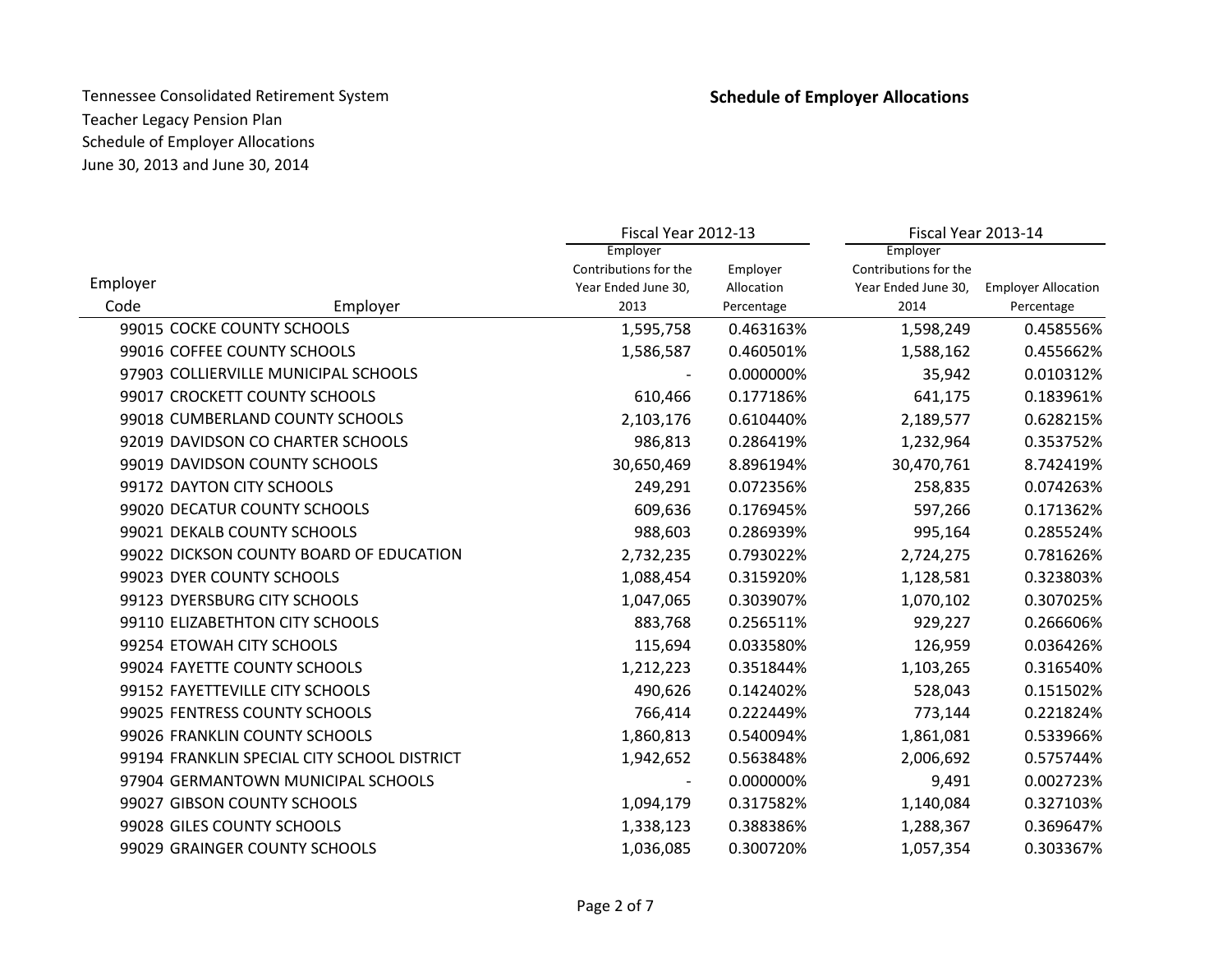|          |                                                | Fiscal Year 2012-13         |                          | Fiscal Year 2013-14         |                                          |  |  |
|----------|------------------------------------------------|-----------------------------|--------------------------|-----------------------------|------------------------------------------|--|--|
|          |                                                | Employer                    |                          | Employer                    |                                          |  |  |
| Employer |                                                | Contributions for the       | Employer                 | Contributions for the       |                                          |  |  |
| Code     | Employer                                       | Year Ended June 30,<br>2013 | Allocation<br>Percentage | Year Ended June 30,<br>2014 | <b>Employer Allocation</b><br>Percentage |  |  |
|          | 99030 GREENE COUNTY SCHOOLS                    | 2,232,829                   | 0.648071%                | 2,268,201                   | 0.650774%                                |  |  |
|          | 99130 GREENEVILLE CITY SCHOOLS                 | 1,106,763                   | 0.321234%                | 1,138,337                   | 0.326602%                                |  |  |
|          | 99031 GRUNDY COUNTY SCHOOLS                    | 792,317                     | 0.229967%                | 793,730                     | 0.227730%                                |  |  |
|          | 99032 HAMBLEN COUNTY SCHOOLS                   | 3,090,239                   | 0.896931%                | 3,207,929                   | 0.920393%                                |  |  |
|          |                                                |                             |                          |                             |                                          |  |  |
|          | 92033 HAMILTON COUNTY CHARTER SCHOOLS          | 176,230                     | 0.051150%                | 218,733                     | 0.062757%                                |  |  |
|          | 99033 HAMILTON COUNTY SCHOOLS                  | 14,418,973                  | 4.185057%                | 15,202,379                  | 4.361741%                                |  |  |
|          | 99034 HANCOCK COUNTY SCHOOLS                   | 417,994                     | 0.121321%                | 416,058                     | 0.119372%                                |  |  |
|          | 99035 HARDEMAN COUNTY SCHOOLS                  | 1,501,116                   | 0.435694%                | 1,524,099                   | 0.437282%                                |  |  |
|          | 99036 HARDIN COUNTY SCHOOLS                    | 1,260,065                   | 0.365729%                | 1,256,719                   | 0.360567%                                |  |  |
|          | 99085 HARTSVILLE/TROUSDALE COUNTY SCHOOLS      | 433,712                     | 0.125883%                | 434,589                     | 0.124689%                                |  |  |
|          | 99037 HAWKINS COUNTY SCHOOLS                   | 2,507,843                   | 0.727893%                | 2,500,355                   | 0.717381%                                |  |  |
|          | 99038 HAYWOOD COUNTY SCHOOLS                   | 1,144,939                   | 0.332315%                | 1,152,098                   | 0.330551%                                |  |  |
|          | 99039 HENDERSON COUNTY SCHOOLS                 | 1,241,579                   | 0.360364%                | 1,281,571                   | 0.367698%                                |  |  |
|          | 99040 HENRY COUNTY SCHOOLS                     | 1,083,866                   | 0.314588%                | 1,121,863                   | 0.321876%                                |  |  |
|          | 99041 HICKMAN COUNTY SCHOOLS                   | 1,212,279                   | 0.351860%                | 1,222,030                   | 0.350615%                                |  |  |
|          | 99209 HOLLOW ROCK-BRUCETON SPECIAL SCHOOL DIST | 224,997                     | 0.065305%                | 224,255                     | 0.064341%                                |  |  |
|          | 99042 HOUSTON COUNTY SCHOOLS                   | 465,675                     | 0.135161%                | 476,460                     | 0.136702%                                |  |  |
|          | 99127 HUMBOLDT CITY SCHOOLS                    | 479,570                     | 0.139194%                | 433,231                     | 0.124299%                                |  |  |
|          | 99043 HUMPHREYS COUNTY SCHOOLS                 | 995,689                     | 0.288995%                | 1,004,086                   | 0.288084%                                |  |  |
|          | 99309 HUNTINGDON CITY SCHOOLS                  | 425,897                     | 0.123615%                | 432,227                     | 0.124011%                                |  |  |
|          | 99044 JACKSON COUNTY SCHOOLS                   | 535,437                     | 0.155409%                | 534,462                     | 0.153343%                                |  |  |
|          | 99057 JACKSON-MADISON CO BD OF ED              | 4,850,804                   | 1.407929%                | 4,769,001                   | 1.368282%                                |  |  |
|          | 99045 JEFFERSON COUNTY SCHOOLS                 | 2,209,929                   | 0.641424%                | 2,253,165                   | 0.646459%                                |  |  |
|          | 99190 JOHNSON CITY SCHOOLS                     | 2,860,958                   | 0.830383%                | 2,919,640                   | 0.837679%                                |  |  |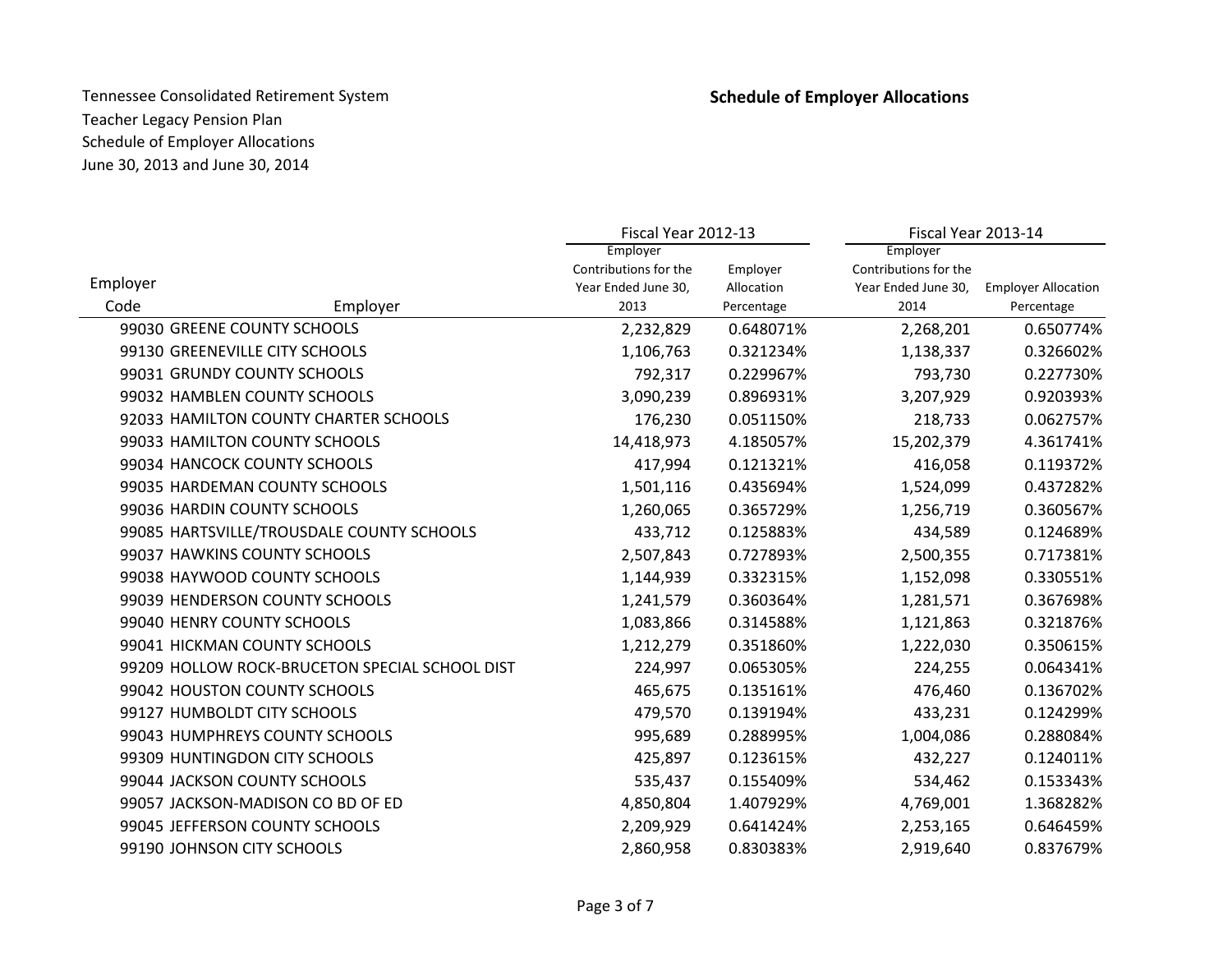╾

|          |                                       | Fiscal Year 2012-13   |            | Fiscal Year 2013-14   |                            |  |  |
|----------|---------------------------------------|-----------------------|------------|-----------------------|----------------------------|--|--|
|          |                                       | Employer              |            | Employer              |                            |  |  |
| Employer |                                       | Contributions for the | Employer   | Contributions for the |                            |  |  |
|          |                                       | Year Ended June 30,   | Allocation | Year Ended June 30,   | <b>Employer Allocation</b> |  |  |
| Code     | Employer                              | 2013                  | Percentage | 2014                  | Percentage                 |  |  |
|          | 99046 JOHNSON COUNTY SCHOOLS          | 775,419               | 0.225063%  | 785,473               | 0.225362%                  |  |  |
|          | 99282 KINGSPORT CITY SCHOOLS          | 2,812,755             | 0.816392%  | 2,895,779             | 0.830833%                  |  |  |
|          | 99047 KNOX COUNTY SCHOOLS             | 20,904,288            | 6.067398%  | 21,792,648            | 6.252566%                  |  |  |
|          | 99048 LAKE COUNTY SCHOOLS             | 372,977               | 0.108255%  | 382,847               | 0.109843%                  |  |  |
|          | 97905 LAKELAND MUNICIPAL SCHOOLS      |                       | 0.000000%  | 7,581                 | 0.002175%                  |  |  |
|          | 99049 LAUDERDALE COUNTY SCHOOLS       | 1,519,861             | 0.441134%  | 1,527,707             | 0.438317%                  |  |  |
|          | 99050 LAWRENCE COUNTY SCHOOLS         | 2,221,321             | 0.644731%  | 2,266,972             | 0.650421%                  |  |  |
|          | 99195 LEBANON SPEC SCH DST            | 1,290,098             | 0.374447%  | 1,335,119             | 0.383061%                  |  |  |
|          | 99153 LENOIR CITY SCHOOLS             | 794,259               | 0.230531%  | 787,369               | 0.225906%                  |  |  |
|          | 99051 LEWIS COUNTY SCHOOLS            | 631,476               | 0.183284%  | 653,387               | 0.187464%                  |  |  |
|          | 99139 LEXINGTON CITY SCHOOLS          | 357,940               | 0.103891%  | 365,390               | 0.104835%                  |  |  |
|          | 99052 LINCOLN COUNTY SCHOOLS          | 1,324,696             | 0.384488%  | 1,327,053             | 0.380747%                  |  |  |
|          | 99924 LITTLE TN VALLEY ED COOP        | 51,059                | 0.014820%  | 19,885                | 0.005705%                  |  |  |
|          | 99053 LOUDON COUNTY SCHOOLS           | 1,600,351             | 0.464496%  | 1,671,722             | 0.479637%                  |  |  |
|          | 99056 MACON COUNTY BOARD OF EDUCATION | 1,123,623             | 0.326128%  | 1,138,156             | 0.326550%                  |  |  |
|          | 99116 MANCHESTER CITY SCHOOLS         | 570,011               | 0.165444%  | 614,927               | 0.176430%                  |  |  |
|          | 99058 MARION COUNTY SCHOOLS           | 1,350,123             | 0.391869%  | 1,361,307             | 0.390575%                  |  |  |
|          | 99059 MARSHALL COUNTY SCHOOLS         | 1,712,417             | 0.497023%  | 1,717,390             | 0.492739%                  |  |  |
|          | 99205 MARYVILLE CITY SCHOOLS          | 1,957,834             | 0.568255%  | 2,020,967             | 0.579839%                  |  |  |
|          | 99060 MAURY COUNTY SCHOOLS            | 4,024,530             | 1.168106%  | 4,049,189             | 1.161760%                  |  |  |
|          | 99409 MCKENZIE CITY SCHOOLS           | 439,419               | 0.127540%  | 455,003               | 0.130546%                  |  |  |
|          | 99054 MCMINN COUNTY SCHOOLS           | 1,886,698             | 0.547608%  | 1,876,330             | 0.538341%                  |  |  |
|          | 99055 MCNAIRY COUNTY SCHOOLS          | 1,490,560             | 0.432630%  | 1,495,882             | 0.429186%                  |  |  |
|          | 99061 MEIGS COUNTY SCHOOLS            | 648,513               | 0.188229%  | 647,995               | 0.185917%                  |  |  |
|          |                                       |                       |            |                       |                            |  |  |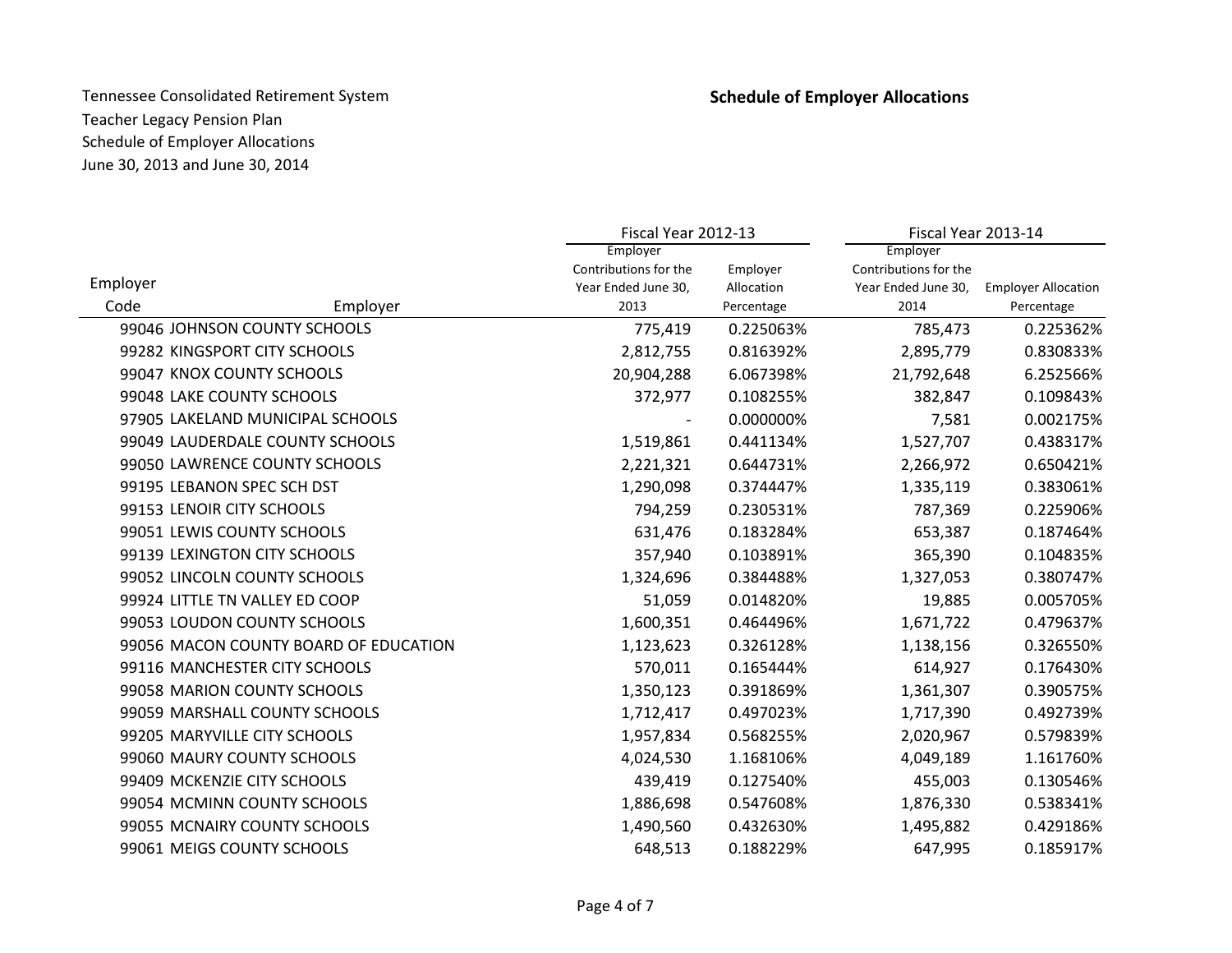|          |                                        | Fiscal Year 2012-13   |            | Fiscal Year 2013-14   |                            |  |
|----------|----------------------------------------|-----------------------|------------|-----------------------|----------------------------|--|
|          |                                        | Employer              |            | Employer              |                            |  |
| Employer |                                        | Contributions for the | Employer   | Contributions for the |                            |  |
|          |                                        | Year Ended June 30,   | Allocation | Year Ended June 30,   | <b>Employer Allocation</b> |  |
| Code     | Employer                               | 2013                  | Percentage | 2014                  | Percentage                 |  |
|          | 99227 MILAN SPECIAL SCH DIST           | 729,160               | 0.211636%  | 740,724               | 0.212522%                  |  |
|          | 97906 MILLINGTON MUNICIPAL SCHOOLS     |                       | 0.000000%  | 2,314                 | 0.000664%                  |  |
|          | 99062 MONROE COUNTY BOARD OF EDUCATION | 1,649,262             | 0.478693%  | 1,429,001             | 0.409997%                  |  |
|          | 99063 MONTGOMERY COUNTY SCHOOLS        | 10,149,030            | 2.945721%  | 10,592,992            | 3.039254%                  |  |
|          | 99064 MOORE COUNTY SCHOOLS             | 346,406               | 0.100543%  | 342,727               | 0.098332%                  |  |
|          | 99065 MORGAN COUNTY SCHOOLS            | 1,067,343             | 0.309793%  | 1,042,557             | 0.299122%                  |  |
|          | 99175 MURFREESBORO CITY SCHOOLS        | 2,649,393             | 0.768977%  | 2,726,364             | 0.782226%                  |  |
|          | 99115 NEWPORT CITY SCHOOLS             | 276,530               | 0.080262%  | 280,255               | 0.080409%                  |  |
|          | 99201 OAK RIDGE CITY SCHOOLS           | 2,261,737             | 0.656461%  | 2,242,022             | 0.643262%                  |  |
|          | 99066 OBION COUNTY SCHOOLS             | 1,248,006             | 0.362229%  | 1,238,767             | 0.355417%                  |  |
|          | 99176 ONEIDA SPECIAL SCHOOL DISTRICT   | 390,308               | 0.113286%  | 397,374               | 0.114011%                  |  |
|          | 99067 OVERTON COUNTY SCHOOLS           | 1,091,582             | 0.316828%  | 1,053,143             | 0.302159%                  |  |
|          | 99140 PARIS CITY SCHOOLS               | 574,963               | 0.166881%  | 581,333               | 0.166791%                  |  |
|          | 99068 PERRY COUNTY SCHOOLS             | 411,625               | 0.119473%  | 419,679               | 0.120411%                  |  |
|          | 99069 PICKETT COUNTY SCHOOLS           | 276,825               | 0.080348%  | 279,797               | 0.080277%                  |  |
|          | 99070 POLK COUNTY SCHOOLS              | 859,308               | 0.249411%  | 825,308               | 0.236791%                  |  |
|          | 99071 PUTNAM COUNTY SCHOOLS            | 3,540,770             | 1.027696%  | 3,539,956             | 1.015655%                  |  |
|          | 99072 RHEA COUNTY SCHOOLS              | 1,335,078             | 0.387502%  | 1,384,566             | 0.397248%                  |  |
|          | 99158 RICHARD CITY SCHOOLS             | 80,563                | 0.023383%  | 89,994                | 0.025820%                  |  |
|          | 99073 ROANE COUNTY SCHOOLS             | 2,450,461             | 0.711238%  | 2,438,536             | 0.699644%                  |  |
|          | 99074 ROBERTSON COUNTY SCHOOLS         | 3,593,827             | 1.043096%  | 3,680,396             | 1.055949%                  |  |
|          | 99137 ROGERSVILLE CITY SCHOOLS         | 229,633               | 0.066650%  | 231,443               | 0.066404%                  |  |
|          | 99075 RUTHERFORD COUNTY SCHOOLS        | 12,776,739            | 3.708405%  | 13,375,185            | 3.837498%                  |  |
|          | 99076 SCOTT COUNTY SCHOOLS             | 963,739               | 0.279722%  | 971,075               | 0.278613%                  |  |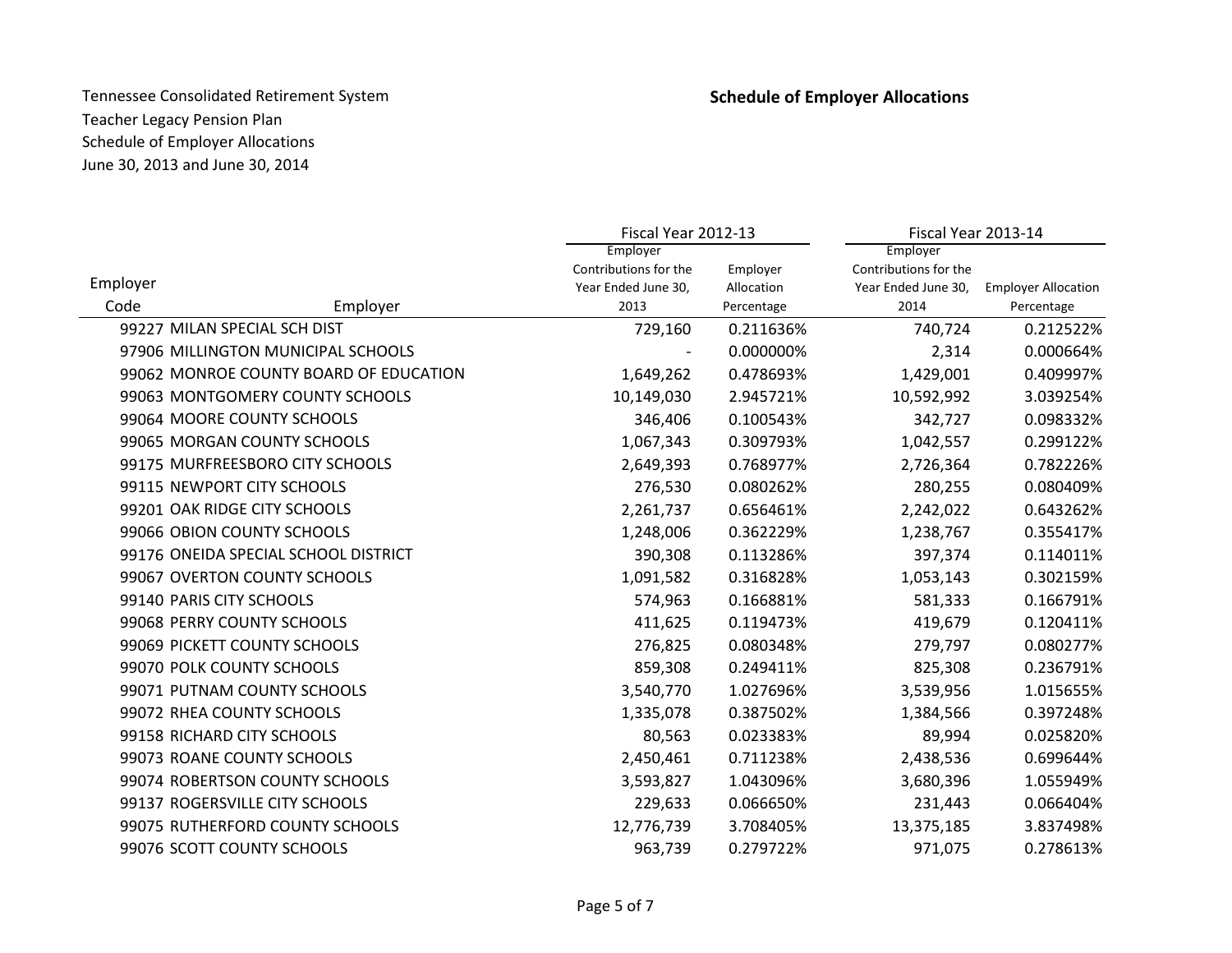|          |                                                | Fiscal Year 2012-13   |            | Fiscal Year 2013-14   |                            |  |  |
|----------|------------------------------------------------|-----------------------|------------|-----------------------|----------------------------|--|--|
|          |                                                | Employer              |            | Employer              |                            |  |  |
|          |                                                | Contributions for the | Employer   | Contributions for the |                            |  |  |
| Employer |                                                | Year Ended June 30,   | Allocation | Year Ended June 30,   | <b>Employer Allocation</b> |  |  |
| Code     | Employer                                       | 2013                  | Percentage | 2014                  | Percentage                 |  |  |
|          | 99077 SEQUATCHIE COUNTY SCHOOLS                | 698,811               | 0.202828%  | 689,822               | 0.197918%                  |  |  |
|          | 99078 SEVIER COUNTY SCHOOLS                    | 5,275,346             | 1.531151%  | 5,337,621             | 1.531426%                  |  |  |
|          | 99079 SHELBY COUNTY SCHOOLS                    | 59,748,311            | 17.341743% | 57,458,551            | 16.485532%                 |  |  |
|          | 92179 SHELBY COUNTY SCHOOLS TEACHER            | 2,419,104             | 0.702137%  | 2,947,346             | 0.845628%                  |  |  |
|          | 99080 SMITH COUNTY SCHOOLS                     | 1,025,559             | 0.297665%  | 1,033,868             | 0.296629%                  |  |  |
|          | 99509 SOUTH CARROLL COUNTY SPECIAL SCHOOL DIST | 135,113               | 0.039216%  | 136,670               | 0.039212%                  |  |  |
|          | 30000 STATE DEPARTMENT OF EDUCATION            | 491,462               | 0.142645%  | 1,411,417             | 0.404952%                  |  |  |
|          | 99081 STEWART COUNTY SCHOOLS                   | 738,894               | 0.214461%  | 684,880               | 0.196500%                  |  |  |
|          | 99082 SULLIVAN COUNTY SCHOOLS                  | 3,625,186             | 1.052198%  | 3,498,250             | 1.003689%                  |  |  |
|          | 99083 SUMNER COUNTY SCHOOLS                    | 9,145,596             | 2.654478%  | 9,318,045             | 2.673456%                  |  |  |
|          | 99162 SWEETWATER CITY SCHOOLS                  | 510,448               | 0.148156%  | 499,013               | 0.143173%                  |  |  |
|          | 99084 TIPTON COUNTY SCHOOLS                    | 3,914,574             | 1.136192%  | 3,876,376             | 1.112178%                  |  |  |
|          | 99620 TRENTON SPECIAL SCHOOLS                  | 487,076               | 0.141372%  | 479,890               | 0.137686%                  |  |  |
|          | 99216 TULLAHOMA CITY SCHOOLS                   | 1,257,238             | 0.364909%  | 1,234,163             | 0.354096%                  |  |  |
|          | 99086 UNICOI COUNTY SCHOOLS                    | 816,252               | 0.236914%  | 844,596               | 0.242324%                  |  |  |
|          | 99166 UNION CITY SCHOOLS                       | 512,969               | 0.148887%  | 507,630               | 0.145645%                  |  |  |
|          | 99087 UNION COUNTY SCHOOLS                     | 1,039,293             | 0.301651%  | 1,048,909             | 0.300944%                  |  |  |
|          | 99088 VAN BUREN COUNTY SCHOOLS                 | 310,858               | 0.090226%  | 317,296               | 0.091036%                  |  |  |
|          | 99089 WARREN COUNTY SCHOOLS                    | 2,190,337             | 0.635738%  | 2,235,874             | 0.641498%                  |  |  |
|          | 99090 WASHINGTON COUNTY SCHOOLS                | 2,646,862             | 0.768243%  | 2,648,436             | 0.759867%                  |  |  |
|          | 99091 WAYNE COUNTY SCHOOLS                     | 943,563               | 0.273866%  | 946,200               | 0.271476%                  |  |  |
|          | 99092 WEAKLEY COUNTY SCHOOLS                   | 1,454,707             | 0.422224%  | 1,451,331             | 0.416404%                  |  |  |
|          | 99609 WEST CARROLL SPECIAL SCHOOL DISTRICT     | 346,356               | 0.100529%  | 339,550               | 0.097421%                  |  |  |
|          | 99093 WHITE COUNTY SCHOOLS                     | 1,298,960             | 0.377019%  | 1,319,234             | 0.378504%                  |  |  |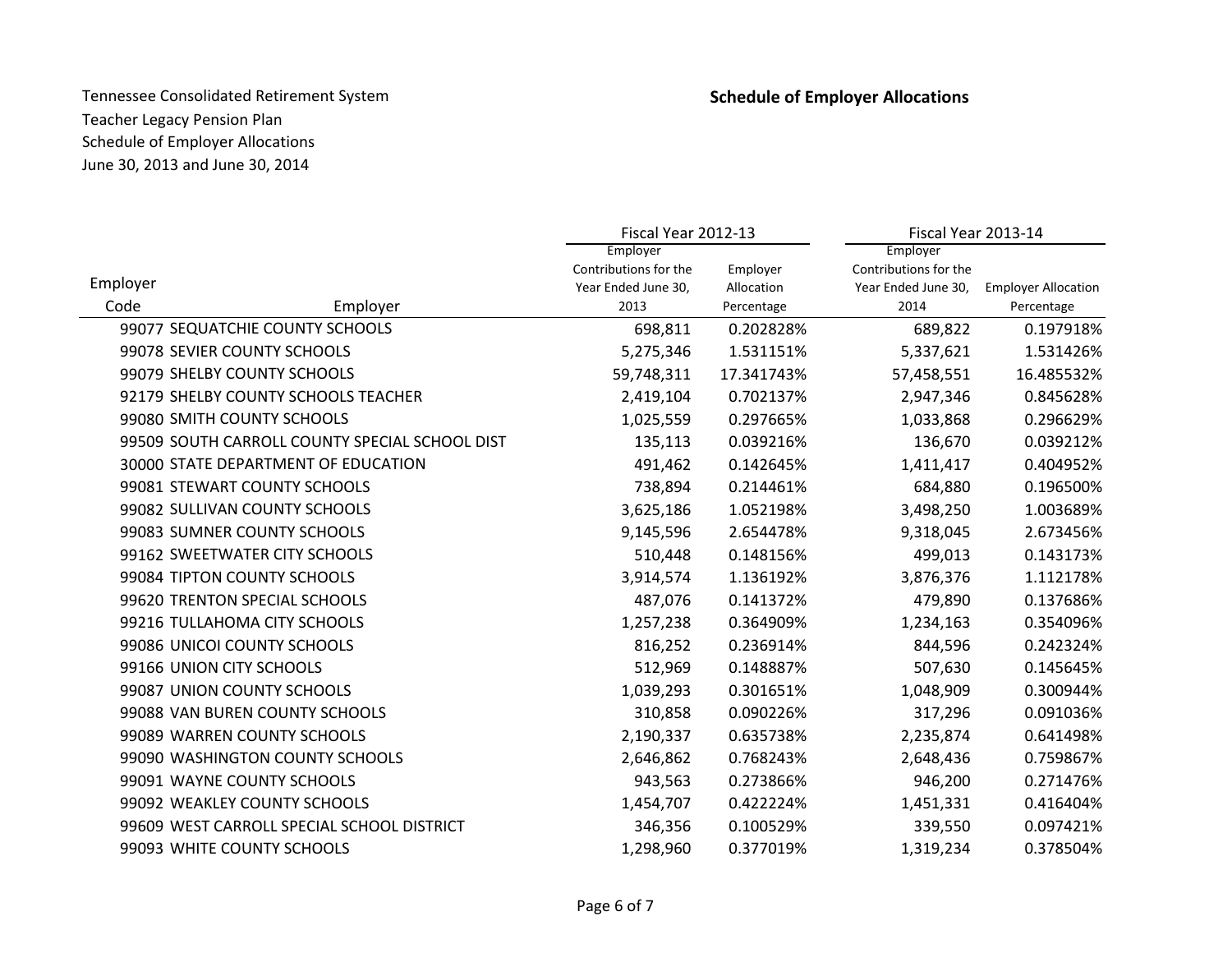|                             |                                 | Fiscal Year 2012-13 | Fiscal Year 2013-14   |             |                       |                            |
|-----------------------------|---------------------------------|---------------------|-----------------------|-------------|-----------------------|----------------------------|
|                             |                                 |                     | Employer              |             | Employer              |                            |
|                             |                                 |                     | Contributions for the | Employer    | Contributions for the |                            |
| Employer                    |                                 |                     | Year Ended June 30,   | Allocation  | Year Ended June 30,   | <b>Employer Allocation</b> |
| Code                        | Employer                        |                     | 2013                  | Percentage  | 2014                  | Percentage                 |
|                             | 99094 WILLIAMSON COUNTY SCHOOLS |                     | 10,816,773            | 3.139531%   | 11,316,956            | 3.246967%                  |
| 99095 WILSON COUNTY SCHOOLS |                                 |                     | 4,798,548             | 1.392762%   | 4,951,168             | 1.420548%                  |
|                             |                                 | <b>TOTAL</b>        | 344.534.643           | 100.000000% | 348,539,254           | 100.000000%                |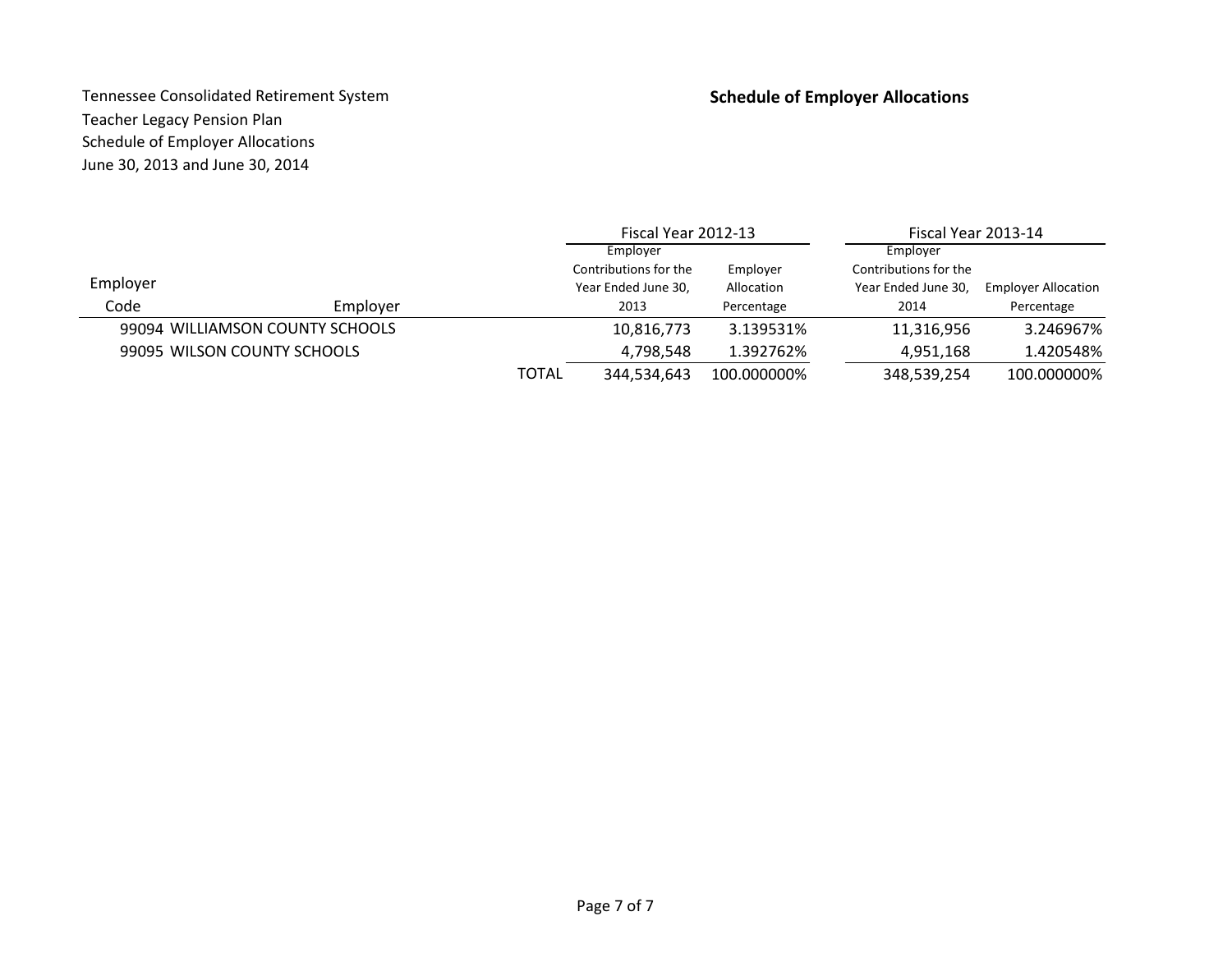|                            |                                                        |                                                             | <b>Deferred Outflows of Resources</b> |                                                                 |                                                          | <b>Deferred Inflows of Resources</b>                 |                                                                                                             |                                               | <b>Pension Expense (Income)</b>                               |                                                                      |                                                      |  |
|----------------------------|--------------------------------------------------------|-------------------------------------------------------------|---------------------------------------|-----------------------------------------------------------------|----------------------------------------------------------|------------------------------------------------------|-------------------------------------------------------------------------------------------------------------|-----------------------------------------------|---------------------------------------------------------------|----------------------------------------------------------------------|------------------------------------------------------|--|
|                            |                                                        |                                                             |                                       |                                                                 |                                                          |                                                      |                                                                                                             |                                               |                                                               |                                                                      |                                                      |  |
| Employer<br>Code           | Employer                                               | Net Pension Asset at June Changes in Proportion<br>30, 2014 | of Net Pension Liability              | Differences Between<br><b>Actual and Expected</b><br>Experience | <b>Total Deferred</b><br>Outflows of<br><b>Resources</b> | Changes in<br>Proportion of Net<br>Pension Liability | Differences Between<br>Projected and Actual<br><b>Investment Earnings</b><br>on Pension Plan<br>Investments | <b>Total Deferred Inflows</b><br>of Resources | Proportionate<br>Share of Plan<br>Pension Expense<br>(Income) | Amortization of<br>Deferred amounts<br>from Changes in<br>Proportion | <b>Total Employer</b><br>Pension Expense<br>(Income) |  |
| 99117 ALAMO CITY SCHOOLS   |                                                        | (9,616)                                                     | 75,252                                | 27,237                                                          | 102,490                                                  |                                                      | 990,416                                                                                                     | 990,416                                       | (8, 247)                                                      | 10,750                                                               | 2,503                                                |  |
| 99105 ALCOA CITY SCHOOLS   |                                                        | (36,040)                                                    | 48,214                                | 102,078                                                         | 150,292                                                  |                                                      | 3,711,790                                                                                                   | 3,711,790                                     | (30, 909)                                                     | 6,888                                                                | (24, 021)                                            |  |
|                            | 99001 ANDERSON COUNTY SCHOOLS                          | (123, 130)                                                  |                                       | 348,752                                                         | 348,752                                                  | 77,238                                               | 12,681,449                                                                                                  | 12,758,686                                    | (105, 600)                                                    | (11,034)                                                             | (116, 634)                                           |  |
|                            | 97901 ARLINGTON MUNICIPAL SCHOOLS                      | (1,744)                                                     | 176,668                               | 4,941                                                           | 181,609                                                  |                                                      | 179,668                                                                                                     | 179,668                                       | (1, 496)                                                      | 25,238                                                               | 23,742                                               |  |
| 99154 ATHENS CITY SCHOOLS  |                                                        | (30, 696)                                                   | 170,186                               | 86,942                                                          | 257,127                                                  |                                                      | 3,161,409                                                                                                   | 3,161,409                                     | (26, 325)                                                     | 24,312                                                               | (2,013)                                              |  |
|                            | 99002 BEDFORD COUNTY SCHOOLS                           | (118, 688)                                                  | 160,702                               | 336,168                                                         | 496,870                                                  |                                                      | 12,223,896                                                                                                  | 12,223,896                                    | (101, 790)                                                    | 22,957                                                               | (78, 833)                                            |  |
| 99217 BELLS CITY SCHOOLS   |                                                        | (7, 153)                                                    | 11,637                                | 20,259                                                          | 31,896                                                   |                                                      | 736,662                                                                                                     | 736,662                                       | (6, 134)                                                      | 1,662                                                                | (4, 472)                                             |  |
|                            | 99003 BENTON COUNTY SCHOOLS                            | (38,075)                                                    |                                       | 107,844                                                         | 107,844                                                  | 93,014                                               | 3,921,457                                                                                                   | 4,014,471                                     | (32, 654)                                                     | (13, 288)                                                            | (45, 942)                                            |  |
|                            | 99004 BLEDSOE COUNTY SCHOOLS                           | (29, 683)                                                   | 7,648                                 | 84,074                                                          | 91,721                                                   |                                                      | 3,057,129                                                                                                   | 3,057,129                                     | (25, 457)                                                     | 1,093                                                                | (24, 365)                                            |  |
|                            | 99005 BLOUNT COUNTY SCHOOLS                            | (172, 949)                                                  |                                       | 489,858                                                         | 489,858                                                  | 351,702                                              | 17,812,403                                                                                                  | 18,164,104                                    | (148, 326)                                                    | (50, 243)                                                            | (198, 569)                                           |  |
|                            | 99627 BRADFORD SPECIAL SCHOOLS                         | (9,306)                                                     | 3,393                                 | 26,357                                                          | 29,750                                                   |                                                      | 958,420                                                                                                     | 958,420                                       | (7,981)                                                       | 485                                                                  | (7, 496)                                             |  |
|                            | 99006 BRADLEY COUNTY SCHOOLS                           | (160, 897)                                                  | 373,474                               | 455,720                                                         | 829,195                                                  |                                                      | 16,571,089                                                                                                  | 16,571,089                                    | (137,990)                                                     | 53,353                                                               | (84, 636)                                            |  |
| 99182 BRISTOL SCHOOLS      |                                                        | (75, 401)                                                   | 149,439                               | 213,565                                                         | 363,004                                                  |                                                      | 7,765,735                                                                                                   | 7,765,735                                     | (64, 666)                                                     | 21,348                                                               | (43, 318)                                            |  |
|                            | 99007 CAMPBELL COUNTY SCHOOLS                          | (78, 520)                                                   |                                       | 222,398                                                         | 222,398                                                  | 196,674                                              | 8,086,944                                                                                                   | 8,283,617                                     | (67, 341)                                                     | (28,096)                                                             | (95, 437)                                            |  |
|                            | 99008 CANNON COUNTY SCHOOLS                            | (32,096)                                                    | 8,972                                 | 90,908                                                          | 99,880                                                   |                                                      | 3,305,623                                                                                                   | 3,305,623                                     | (27, 526)                                                     | 1,282                                                                | (26, 245)                                            |  |
|                            | 99009 CARROLL COUNTY SCHOOLS                           | (3,652)                                                     |                                       | 10,344                                                          | 10,344                                                   | 7,641                                                | 376,122                                                                                                     | 383,763                                       | (3, 132)                                                      | (1,092)                                                              | (4, 224)                                             |  |
|                            | 99010 CARTER COUNTY SCHOOLS                            | (86, 924)                                                   |                                       | 246,201                                                         | 246,201                                                  | 332,622                                              | 8,952,447                                                                                                   | 9,285,069                                     | (74, 548)                                                     | (47, 517)                                                            | (122,066)                                            |  |
|                            | 99011 CHEATHAM COUNTY SCHOOLS                          | (91,040)                                                    |                                       | 257,860                                                         | 257,860                                                  | 19,093                                               | 9,376,404                                                                                                   | 9,395,497                                     | (78,078)                                                      | (2,728)                                                              | (80, 806)                                            |  |
|                            | 99012 CHESTER COUNTY SCHOOLS                           | (37, 045)                                                   | 8,341                                 | 104,925                                                         | 113,266                                                  |                                                      | 3,815,314                                                                                                   | 3,815,314                                     | (31, 771)                                                     | 1,192                                                                | (30, 579)                                            |  |
|                            | 99013 CLAIBORNE COUNTY SCHOOLS                         | (76, 728)                                                   |                                       | 217,323                                                         | 217,323                                                  | 40,871                                               | 7,902,390                                                                                                   | 7,943,261                                     | (65, 804)                                                     | (5,839)                                                              | (71, 643)                                            |  |
|                            | 99014 CLAY COUNTY SCHOOLS                              | (17,067)                                                    | $\overline{a}$                        | 48,339                                                          | 48,339                                                   | 107,461                                              | 1,757,716                                                                                                   | 1,865,178                                     | (14, 637)                                                     | (15, 352)                                                            | (29, 988)                                            |  |
|                            | 99106 CLEVELAND CITY SCHOOLS                           | (87, 136)                                                   | 84,155                                | 246,801                                                         | 330,956                                                  |                                                      | 8,974,293                                                                                                   | 8,974,293                                     | (74, 730)                                                     | 12,022                                                               | (62, 708)                                            |  |
|                            | 91927 CLINCH POWELL ED COOP                            | (620)                                                       |                                       | 1,755                                                           | 1,755                                                    | 6,717                                                | 63,805                                                                                                      | 70,522                                        | (531)                                                         | (960)                                                                | (1, 491)                                             |  |
| 99101 CLINTON CITY SCHOOLS |                                                        | (16, 853)                                                   | 45,688                                | 47,734                                                          | 93,422                                                   |                                                      | 1,735,725                                                                                                   | 1,735,725                                     | (14, 454)                                                     | 6,527                                                                | (7, 927)                                             |  |
|                            | 99015 COCKE COUNTY SCHOOLS                             | (74, 513)                                                   |                                       | 211,050                                                         | 211,050                                                  | 75,814                                               | 7,674,274                                                                                                   | 7,750,088                                     | (63, 905)                                                     | (10, 831)                                                            | (74, 735)                                            |  |
|                            | 99016 COFFEE COUNTY SCHOOLS                            | (74, 043)                                                   |                                       | 209,718                                                         | 209,718                                                  | 79,635                                               | 7,625,841                                                                                                   | 7,705,476                                     | (63, 501)                                                     | (11, 376)                                                            | (74, 878)                                            |  |
|                            | 97903 COLLIERVILLE MUNICIPAL SCHOOLS                   | (1,676)                                                     | 169,703                               | 4,746                                                           | 174,449                                                  |                                                      | 172,584                                                                                                     | 172,584                                       | (1, 437)                                                      | 24,243                                                               | 22,806                                               |  |
|                            | 99017 CROCKETT COUNTY SCHOOLS                          | (29, 893)                                                   | 111,492                               | 84,668                                                          | 196,159                                                  |                                                      | 3,078,718                                                                                                   | 3,078,718                                     | (25, 637)                                                     | 15,927                                                               | (9,709)                                              |  |
|                            | 99018 CUMBERLAND COUNTY SCHOOLS                        | (102, 082)                                                  | 292,526                               | 289,135                                                         | 581,660                                                  |                                                      | 10,513,643                                                                                                  | 10,513,643                                    | (87, 548)                                                     | 41,789                                                               | (45, 759)                                            |  |
|                            | 92019 DAVIDSON CO CHARTER SCHOOLS                      | (57, 483)                                                   | 1,108,050                             | 162,814                                                         | 1,270,864                                                |                                                      | 5,920,295                                                                                                   | 5,920,295                                     | (49, 299)                                                     | 158,293                                                              | 108,994                                              |  |
|                            | 99019 DAVIDSON COUNTY SCHOOLS                          | (1,420,602)                                                 |                                       | 4,023,681                                                       | 4,023,681                                                | 2,530,574                                            | 146,310,758                                                                                                 | 148,841,332                                   | (1, 218, 348)                                                 | (361, 511)                                                           | (1,579,859)                                          |  |
| 99172 DAYTON CITY SCHOOLS  |                                                        | (12,067)                                                    | 31,383                                | 34,179                                                          | 65,562                                                   |                                                      | 1,242,843                                                                                                   | 1,242,843                                     | (10, 349)                                                     | 4,483                                                                | (5,866)                                              |  |
|                            | 99020 DECATUR COUNTY SCHOOLS                           | (27, 846)                                                   |                                       | 78,869                                                          | 78,869                                                   | 91,864                                               | 2,867,876                                                                                                   | 2,959,741                                     | (23, 881)                                                     | (13, 123)                                                            | (37,005)                                             |  |
|                            | 99021 DEKALB COUNTY SCHOOLS<br>DICKSON COUNTY BOARD OF | (46, 396)                                                   |                                       | 131,412                                                         | 131,412                                                  | 23,277                                               | 4,778,455                                                                                                   | 4,801,733                                     | (39, 791)                                                     | (3, 325)                                                             | (43, 116)                                            |  |
| 99022 EDUCATION            |                                                        | (127, 011)                                                  |                                       | 359,742                                                         | 359,742                                                  | 187,528                                              | 13,081,089                                                                                                  | 13,268,617                                    | (108, 928)                                                    | (26, 790)                                                            | (135, 718)                                           |  |
|                            | 99023 DYER COUNTY SCHOOLS                              | (52, 617)                                                   | 129,730                               | 149,030                                                         | 278,759                                                  |                                                      | 5,419,082                                                                                                   | 5,419,082                                     | (45, 125)                                                     | 18,533                                                               | (26, 593)                                            |  |
|                            | 99123 DYERSBURG CITY SCHOOLS                           | (49, 890)                                                   | 51,307                                | 141,308                                                         | 192,615                                                  |                                                      | 5,138,286                                                                                                   | 5,138,286                                     | (42, 787)                                                     | 7,330                                                                | (35, 458)                                            |  |
|                            | 99110 ELIZABETHTON CITY SCHOOLS                        | (43, 322)                                                   | 166,134                               | 122,705                                                         | 288,839                                                  |                                                      | 4,461,846                                                                                                   | 4,461,846                                     | (37, 154)                                                     | 23,733                                                               | (13, 421)                                            |  |
| 99254 ETOWAH CITY SCHOOLS  |                                                        | (5, 919)                                                    | 46,839                                | 16,765                                                          | 63,604                                                   |                                                      | 609,617                                                                                                     | 609,617                                       | (5,076)                                                       | 6,691                                                                | 1,615                                                |  |
|                            | 99024 FAYETTE COUNTY SCHOOLS                           | (51, 436)                                                   |                                       | 145,687                                                         | 145,687                                                  | 580,974                                              | 5,297,523                                                                                                   | 5,878,497                                     | (44, 113)                                                     | (82,996)                                                             | (127, 109)                                           |  |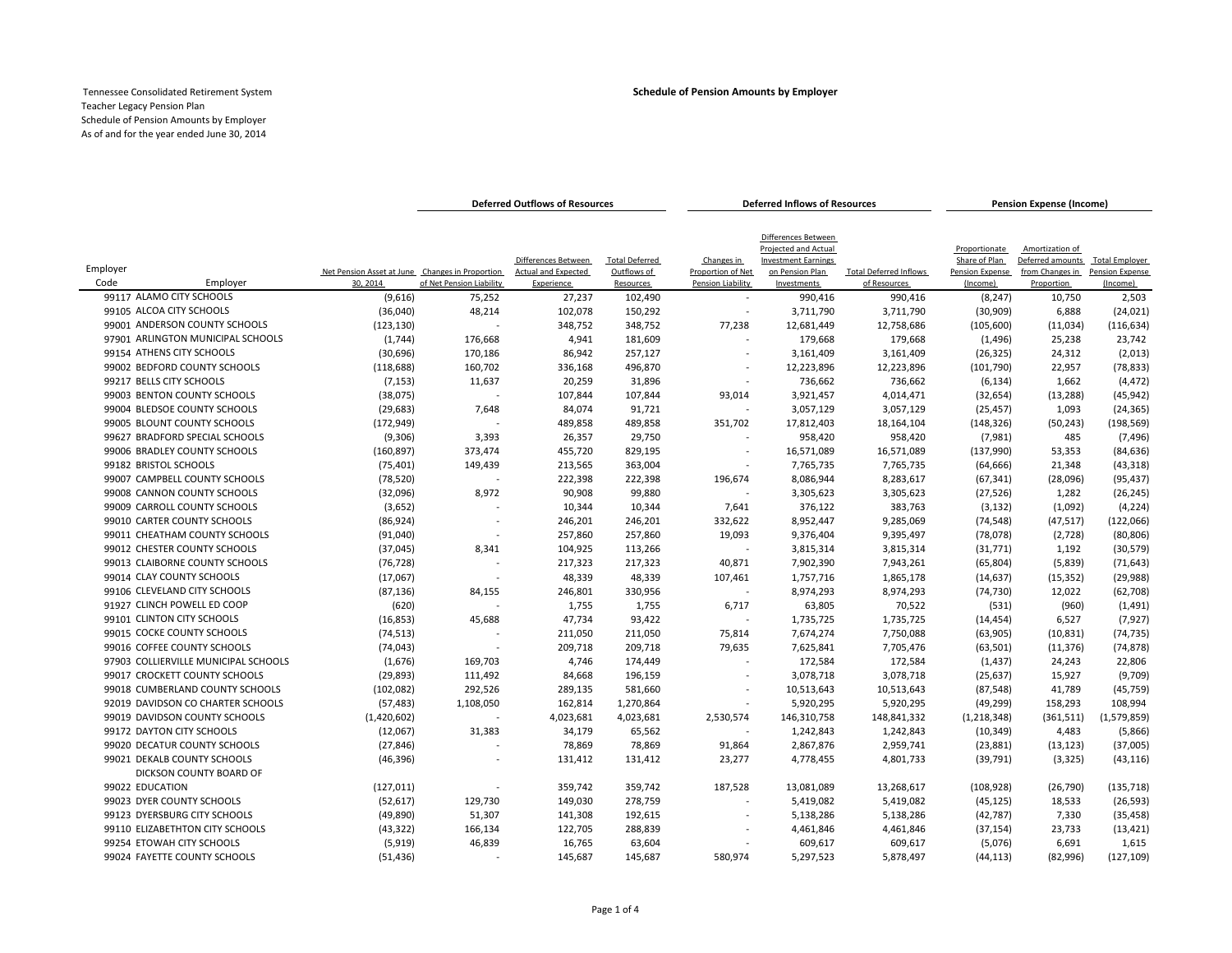|                                                            |                                                             | <b>Deferred Outflows of Resources</b> |                                                                 |                                                   | <b>Deferred Inflows of Resources</b>                 |                                                                                                             |                                               | <b>Pension Expense (Income)</b>                               |                                                                      |                                                             |  |
|------------------------------------------------------------|-------------------------------------------------------------|---------------------------------------|-----------------------------------------------------------------|---------------------------------------------------|------------------------------------------------------|-------------------------------------------------------------------------------------------------------------|-----------------------------------------------|---------------------------------------------------------------|----------------------------------------------------------------------|-------------------------------------------------------------|--|
| Employer<br>Code<br>Employer                               | Net Pension Asset at June Changes in Proportion<br>30, 2014 | of Net Pension Liability              | Differences Between<br><b>Actual and Expected</b><br>Experience | <b>Total Deferred</b><br>Outflows of<br>Resources | Changes in<br>Proportion of Net<br>Pension Liability | Differences Between<br>Projected and Actual<br><b>Investment Earnings</b><br>on Pension Plan<br>Investments | <b>Total Deferred Inflows</b><br>of Resources | Proportionate<br>Share of Plan<br>Pension Expense<br>(Income) | Amortization of<br>Deferred amounts<br>from Changes in<br>Proportion | <b>Total Employer</b><br><b>Pension Expense</b><br>(Income) |  |
| 99152 FAYETTEVILLE CITY SCHOOLS                            | (24, 618)                                                   | 149,741                               | 69,728                                                          | 219,469                                           |                                                      | 2,535,491                                                                                                   | 2,535,491                                     | (21, 113)                                                     | 21,392                                                               | 278                                                         |  |
| 99025 FENTRESS COUNTY SCHOOLS                              | (36,045)                                                    | $\overline{\phantom{a}}$              | 102,094                                                         | 102,094                                           | 10,285                                               | 3,712,389                                                                                                   | 3,722,674                                     | (30, 914)                                                     | (1, 469)                                                             | (32, 383)                                                   |  |
| 99026 FRANKLIN COUNTY SCHOOLS                              | (86, 767)                                                   |                                       | 245,757                                                         | 245,757                                           | 100,854                                              | 8,936,309                                                                                                   | 9,037,163                                     | (74, 414)                                                     | (14, 408)                                                            | (88, 822)                                                   |  |
| <b>FRANKLIN SPECIAL CITY SCHOOL</b>                        |                                                             |                                       |                                                                 |                                                   |                                                      |                                                                                                             |                                               |                                                               |                                                                      |                                                             |  |
| 99194 DISTRICT                                             | (93, 556)                                                   | 195,754                               | 264,985                                                         | 460,739                                           |                                                      | 9,635,489                                                                                                   | 9,635,489                                     | (80, 236)                                                     | 27,965                                                               | (52, 271)                                                   |  |
| 97904 GERMANTOWN MUNICIPAL SCHOOLS                         | (442)                                                       | 44,810                                | 1,253                                                           | 46,063                                            |                                                      | 45,570                                                                                                      | 45,570                                        | (379)                                                         | 6,401                                                                | 6,022                                                       |  |
| 99027 GIBSON COUNTY SCHOOLS                                | (53, 153)                                                   | 156,695                               | 150,549                                                         | 307,244                                           |                                                      | 5,474,315                                                                                                   | 5,474,315                                     | (45, 585)                                                     | 22,385                                                               | (23, 200)                                                   |  |
| 99028 GILES COUNTY SCHOOLS                                 | (60,066)                                                    |                                       | 170,130                                                         | 170,130                                           | 308,360                                              | 6,186,320                                                                                                   | 6,494,680                                     | (51, 514)                                                     | (44,051)                                                             | (95, 566)                                                   |  |
| 99029 GRAINGER COUNTY SCHOOLS                              | (49, 296)                                                   | 43,565                                | 139,624                                                         | 183,189                                           |                                                      | 5,077,074                                                                                                   | 5,077,074                                     | (42, 277)                                                     | 6,224                                                                | (36,054)                                                    |  |
| 99030 GREENE COUNTY SCHOOLS                                | (105, 748)                                                  | 44,474                                | 299,517                                                         | 343,991                                           |                                                      | 10,891,170                                                                                                  | 10,891,170                                    | (90, 692)                                                     | 6,353                                                                | (84, 339)                                                   |  |
| 99130 GREENEVILLE CITY SCHOOLS                             | (53,071)                                                    | 88,339                                | 150,318                                                         | 238,657                                           |                                                      | 5,465,929                                                                                                   | 5,465,929                                     | (45, 515)                                                     | 12,620                                                               | (32, 896)                                                   |  |
| 99031 GRUNDY COUNTY SCHOOLS                                | (37,005)                                                    |                                       | 104,812                                                         | 104,812                                           | 36,811                                               | 3,811,235                                                                                                   | 3,848,046                                     | (31, 737)                                                     | (5, 259)                                                             | (36,995)                                                    |  |
| 99032 HAMBLEN COUNTY SCHOOLS                               | (149, 560)                                                  | 386,086                               | 423,609                                                         | 809,695                                           |                                                      | 15,403,441                                                                                                  | 15,403,441                                    | (128, 266)                                                    | 55,155                                                               | (73, 111)                                                   |  |
| 92033 HAMILTON COUNTY CHARTER SCHOOLS                      | (10, 198)                                                   | 191,007                               | 28,884                                                          | 219,891                                           |                                                      | 1,050,287                                                                                                   | 1,050,287                                     | (8, 746)                                                      | 27,287                                                               | 18,541                                                      |  |
| 99033 HAMILTON COUNTY SCHOOLS                              | (708, 763)                                                  | 2,907,562                             | 2,007,483                                                       | 4,915,045                                         |                                                      | 72,996,915                                                                                                  | 72,996,915                                    | (607, 855)                                                    | 415,366                                                              | (192, 488)                                                  |  |
| 99034 HANCOCK COUNTY SCHOOLS                               | (19, 397)                                                   |                                       | 54,941                                                          | 54,941                                            | 32,081                                               | 1,997,776                                                                                                   | 2,029,857                                     | (16, 636)                                                     | (4,583)                                                              | (21, 219)                                                   |  |
| 99035 HARDEMAN COUNTY SCHOOLS                              | (71,056)                                                    | 26,136                                | 201,258                                                         | 227,394                                           |                                                      | 7,318,232                                                                                                   | 7,318,232                                     | (60, 940)                                                     | 3,734                                                                | (57, 206)                                                   |  |
| 99036 HARDIN COUNTY SCHOOLS<br>HARTSVILLE/TROUSDALE COUNTY | (58, 591)                                                   |                                       | 165,950                                                         | 165,950                                           | 84,949                                               | 6,034,359                                                                                                   | 6,119,307                                     | (50, 249)                                                     | (12, 136)                                                            | (62, 384)                                                   |  |
| 99085 SCHOOLS                                              | (20, 261)                                                   |                                       | 57,388                                                          | 57,388                                            | 19,661                                               | 2,086,756                                                                                                   | 2,106,416                                     | (17, 377)                                                     | (2,809)                                                              | (20, 185)                                                   |  |
| 99037 HAWKINS COUNTY SCHOOLS                               | (116, 571)                                                  | $\overline{a}$                        | 330,173                                                         | 330,173                                           | 172,983                                              | 12,005,897                                                                                                  | 12,178,881                                    | (99, 975)                                                     | (24, 712)                                                            | (124, 687)                                                  |  |
| 99038 HAYWOOD COUNTY SCHOOLS                               | (53, 713)                                                   |                                       | 152,135                                                         | 152,135                                           | 29,032                                               | 5,532,005                                                                                                   | 5,561,037                                     | (46,066)                                                      | (4, 147)                                                             | (50, 213)                                                   |  |
| 99039 HENDERSON COUNTY SCHOOLS                             | (59, 749)                                                   | 120,685                               | 169,232                                                         | 289,917                                           |                                                      | 6,153,691                                                                                                   | 6,153,691                                     | (51, 243)                                                     | 17,241                                                               | (34,002)                                                    |  |
| 99040 HENRY COUNTY SCHOOLS                                 | (52, 303)                                                   | 119,920                               | 148,143                                                         | 268,062                                           |                                                      | 5,386,823                                                                                                   | 5,386,823                                     | (44, 857)                                                     | 17,131                                                               | (27, 725)                                                   |  |
| 99041 HICKMAN COUNTY SCHOOLS                               | (56, 973)                                                   |                                       | 161,370                                                         | 161,370                                           | 20,491                                               | 5,867,792                                                                                                   | 5,888,284                                     | (48, 862)                                                     | (2,927)                                                              | (51, 789)                                                   |  |
| HOLLOW ROCK-BRUCETON SPECIAL                               |                                                             |                                       |                                                                 |                                                   |                                                      |                                                                                                             |                                               |                                                               |                                                                      |                                                             |  |
| 99209 SCHOOL DIST                                          | (10, 455)                                                   |                                       | 29,613                                                          | 29,613                                            | 15,851                                               | 1,076,799                                                                                                   | 1,092,650                                     | (8,967)                                                       | (2, 264)                                                             | (11, 231)                                                   |  |
| 99042 HOUSTON COUNTY SCHOOLS                               | (22, 213)                                                   | 25,365                                | 62,917                                                          | 88,282                                            |                                                      | 2,287,808                                                                                                   | 2,287,808                                     | (19,051)                                                      | 3,624                                                                | (15, 427)                                                   |  |
| 99127 HUMBOLDT CITY SCHOOLS                                | (20, 198)                                                   |                                       | 57,208                                                          | 57,208                                            | 245,110                                              | 2,080,236                                                                                                   | 2,325,346                                     | (17, 322)                                                     | (35,016)                                                             | (52, 338)                                                   |  |
| 99043 HUMPHREYS COUNTY SCHOOLS                             | (46, 812)                                                   |                                       | 132,590                                                         | 132,590                                           | 14,995                                               | 4,821,298                                                                                                   | 4,836,294                                     | (40, 148)                                                     | (2, 142)                                                             | (42, 290)                                                   |  |
| 99309 HUNTINGDON CITY SCHOOLS                              | (20, 151)                                                   | 6,514                                 | 57,076                                                          | 63,590                                            |                                                      | 2,075,413                                                                                                   | 2,075,413                                     | (17, 282)                                                     | 931                                                                  | (16, 352)                                                   |  |
| 99044 JACKSON COUNTY SCHOOLS                               | (24, 918)                                                   |                                       | 70,576                                                          | 70,576                                            | 33,988                                               | 2,566,313                                                                                                   | 2,600,300                                     | (21, 370)                                                     | (4, 855)                                                             | (26, 225)                                                   |  |
| 99057 JACKSON-MADISON CO BD OF ED                          | (222, 340)                                                  |                                       | 629,749                                                         | 629,749                                           | 652,441                                              | 22,899,205                                                                                                  | 23,551,646                                    | (190, 685)                                                    | (93, 206)                                                            | (283, 890)                                                  |  |
| 99045 JEFFERSON COUNTY SCHOOLS                             | (105, 047)                                                  | 82,856                                | 297,532                                                         | 380,388                                           |                                                      | 10,818,969                                                                                                  | 10,818,969                                    | (90,091)                                                      | 11,837                                                               | (78, 254)                                                   |  |
| 99190 JOHNSON CITY SCHOOLS                                 | (136, 119)                                                  | 120,064                               | 385,540                                                         | 505,604                                           |                                                      | 14,019,170                                                                                                  | 14,019,170                                    | (116, 739)                                                    | 17,152                                                               | (99, 587)                                                   |  |
| 99046 JOHNSON COUNTY SCHOOLS                               | (36, 620)                                                   | 4,919                                 | 103,722                                                         | 108,641                                           |                                                      | 3,771,590                                                                                                   | 3,771,590                                     | (31, 407)                                                     | 703                                                                  | (30, 704)                                                   |  |
| 99282 KINGSPORT CITY SCHOOLS                               | (135,007)                                                   | 237,641                               | 382,389                                                         | 620,031                                           |                                                      | 13,904,598                                                                                                  | 13,904,598                                    | (115, 785)                                                    | 33,949                                                               | (81, 837)                                                   |  |
| 99047 KNOX COUNTY SCHOOLS                                  | (1,016,013)                                                 | 3,047,193                             | 2,877,731                                                       | 5,924,925                                         |                                                      | 104,641,262                                                                                                 | 104,641,262                                   | (871, 361)                                                    | 435,313                                                              | (436, 048)                                                  |  |
| 99048 LAKE COUNTY SCHOOLS                                  | (17, 849)                                                   | 26,135                                | 50,555                                                          | 76,690                                            |                                                      | 1,838,308                                                                                                   | 1,838,308                                     | (15, 308)                                                     | 3,734                                                                | (11, 574)                                                   |  |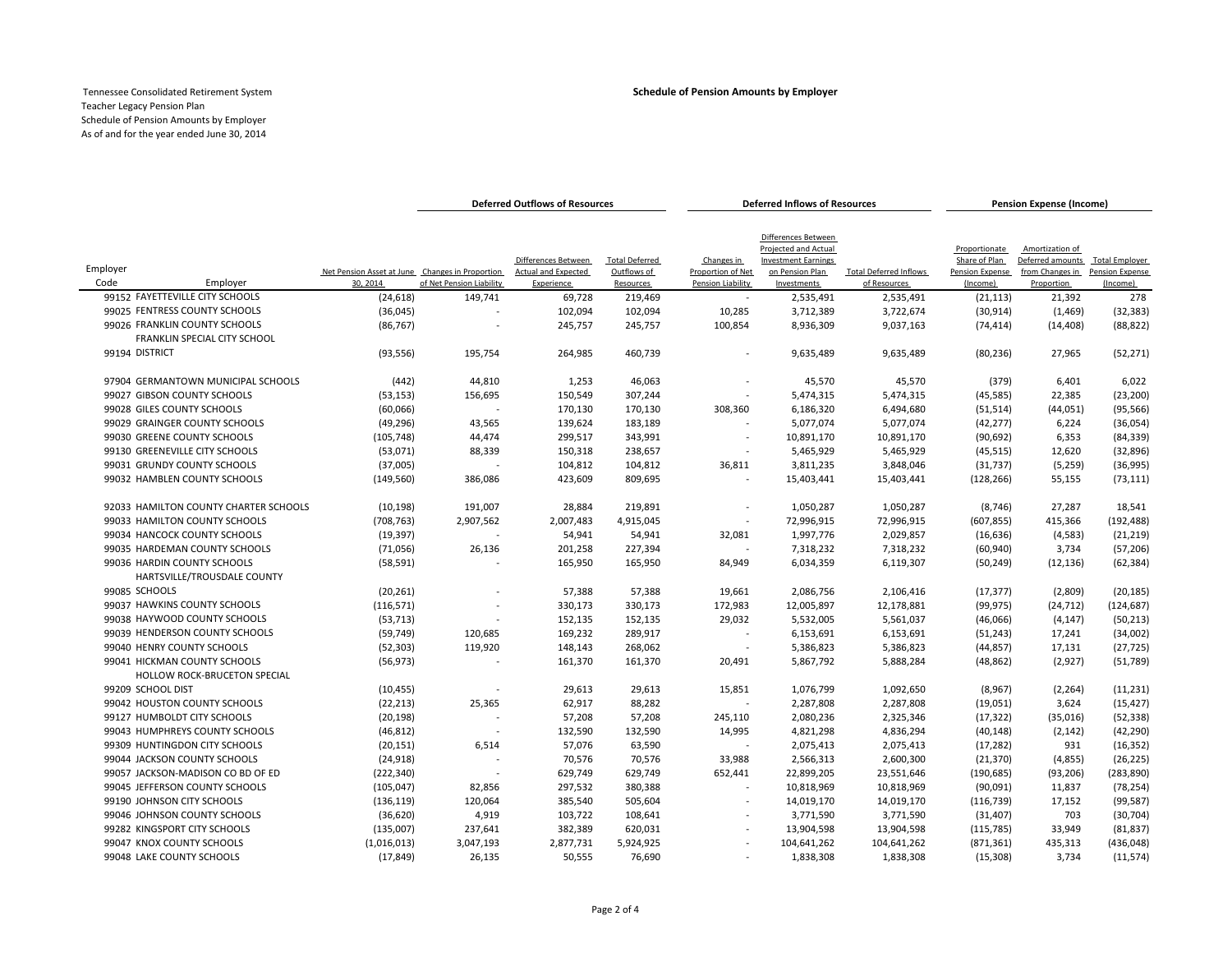|          |                                                              |                                                             | <b>Deferred Outflows of Resources</b> |                                          |                                 | <b>Deferred Inflows of Resources</b>   |                                             |                                               | <b>Pension Expense (Income)</b> |                               |                             |  |
|----------|--------------------------------------------------------------|-------------------------------------------------------------|---------------------------------------|------------------------------------------|---------------------------------|----------------------------------------|---------------------------------------------|-----------------------------------------------|---------------------------------|-------------------------------|-----------------------------|--|
|          |                                                              |                                                             |                                       |                                          |                                 |                                        | Differences Between<br>Projected and Actual |                                               | Proportionate                   | Amortization of               |                             |  |
| Employer |                                                              |                                                             |                                       | Differences Between                      | <b>Total Deferred</b>           | Changes in                             | <b>Investment Earnings</b>                  |                                               | Share of Plan                   | Deferred amounts              | <b>Total Employer</b>       |  |
| Code     | Employer                                                     | Net Pension Asset at June Changes in Proportion<br>30, 2014 | of Net Pension Liability              | <b>Actual and Expected</b><br>Experience | Outflows of<br><b>Resources</b> | Proportion of Net<br>Pension Liability | on Pension Plan<br>Investments              | <b>Total Deferred Inflows</b><br>of Resources | Pension Expense<br>(Income)     | from Changes in<br>Proportion | Pension Expense<br>(Income) |  |
|          | 97905 LAKELAND MUNICIPAL SCHOOLS                             | (353)                                                       | 35,795                                | 1,001                                    | 36,796                          | $\sim$                                 | 36,403                                      | 36,403                                        | (303)                           | 5,114                         | 4,810                       |  |
|          | 99049 LAUDERDALE COUNTY SCHOOLS                              | (71, 224)                                                   | $\sim$                                | 201,735                                  | 201,735                         | 46,361                                 | 7,335,557                                   | 7,381,918                                     | (61,084)                        | (6,623)                       | (67, 707)                   |  |
|          | 99050 LAWRENCE COUNTY SCHOOLS                                | (105, 690)                                                  | 93,637                                | 299,355                                  | 392,991                         |                                        | 10,885,266                                  | 10,885,266                                    | (90, 643)                       | 13,377                        | (77, 266)                   |  |
|          | 99195 LEBANON SPEC SCH DST                                   | (62, 246)                                                   | 141,766                               | 176,303                                  | 318,070                         |                                        | 6,410,811                                   | 6,410,811                                     | (53, 384)                       | 20,252                        | (33, 131)                   |  |
|          | 99153 LENOIR CITY SCHOOLS                                    | (36, 709)                                                   |                                       | 103,973                                  | 103,973                         | 76,119                                 | 3,780,694                                   | 3,856,813                                     | (31, 482)                       | (10, 874)                     | (42, 357)                   |  |
|          | 99051 LEWIS COUNTY SCHOOLS                                   | (30, 462)                                                   | 68,797                                | 86,280                                   | 155,077                         |                                        | 3,137,352                                   | 3,137,352                                     | (26, 125)                       | 9,828                         | (16, 297)                   |  |
|          | 99139 LEXINGTON CITY SCHOOLS                                 | (17,035)                                                    | 15,533                                | 48,250                                   | 63,783                          |                                        | 1,754,484                                   | 1,754,484                                     | (14, 610)                       | 2,219                         | (12, 391)                   |  |
|          | 99052 LINCOLN COUNTY SCHOOLS                                 | (61, 870)                                                   |                                       | 175,238                                  | 175,238                         | 61,570                                 | 6,372,078                                   | 6,433,649                                     | (53,061)                        | (8, 796)                      | (61, 857)                   |  |
|          | 99924 LITTLE TN VALLEY ED COOP                               | (927)                                                       |                                       | 2,626                                    | 2,626                           | 149,989                                | 95,481                                      | 245,470                                       | (795)                           | (21, 427)                     | (22, 222)                   |  |
|          | 99053 LOUDON COUNTY SCHOOLS                                  | (77, 939)                                                   | 249,154                               | 220,752                                  | 469,906                         |                                        | 8,027,070                                   | 8,027,070                                     | (66, 842)                       | 35,593                        | (31, 249)                   |  |
|          |                                                              |                                                             |                                       |                                          |                                 |                                        |                                             |                                               |                                 |                               |                             |  |
|          | 99056 MACON COUNTY BOARD OF EDUCATION                        | (53,063)                                                    | 6,956                                 | 150,294                                  | 157,250                         |                                        | 5,465,059                                   | 5,465,059                                     | (45, 508)                       | 994                           | (44, 515)                   |  |
|          | 99116 MANCHESTER CITY SCHOOLS                                | (28, 669)                                                   | 180,789                               | 81,201                                   | 261,991                         |                                        | 2,952,682                                   | 2,952,682                                     | (24, 587)                       | 25,827                        | 1,240                       |  |
|          | 99058 MARION COUNTY SCHOOLS                                  | (63, 467)                                                   |                                       | 179,761                                  | 179,761                         | 21,288                                 | 6,536,558                                   | 6,557,846                                     | (54, 431)                       | (3,041)                       | (57, 472)                   |  |
|          | 99059 MARSHALL COUNTY SCHOOLS                                | (80,068)                                                    |                                       | 226,782                                  | 226,782                         | 70,497                                 | 8,246,353                                   | 8,316,850                                     | (68, 668)                       | (10, 071)                     | (78, 739)                   |  |
|          | 99205 MARYVILLE CITY SCHOOLS                                 | (94, 221)                                                   | 190,638                               | 266,870                                  | 457,507                         |                                        | 9,704,029                                   | 9,704,029                                     | (80, 807)                       | 27,234                        | (53, 573)                   |  |
|          | 99060 MAURY COUNTY SCHOOLS                                   | (188, 781)                                                  |                                       | 534,698                                  | 534,698                         | 104,435                                | 19,442,898                                  | 19,547,333                                    | (161, 903)                      | (14, 919)                     | (176, 823)                  |  |
|          | 99409 MCKENZIE CITY SCHOOLS                                  | (21, 213)                                                   | 49,466                                | 60,083                                   | 109,549                         |                                        | 2,184,777                                   | 2,184,777                                     | (18, 193)                       | 7,067                         | (11, 126)                   |  |
|          | 99054 MCMINN COUNTY SCHOOLS                                  | (87, 478)                                                   |                                       | 247,770                                  | 247,770                         | 152,490                                | 9,009,533                                   | 9,162,023                                     | (75, 024)                       | (21, 784)                     | (96, 808)                   |  |
|          | 99055 MCNAIRY COUNTY SCHOOLS                                 | (69, 741)                                                   |                                       | 197,532                                  | 197,532                         | 56,669                                 | 7,182,744                                   | 7,239,413                                     | (59, 812)                       | (8,096)                       | (67, 907)                   |  |
|          | 99061 MEIGS COUNTY SCHOOLS                                   | (30, 211)                                                   |                                       | 85,568                                   | 85,568                          | 38,033                                 | 3,111,465                                   | 3,149,498                                     | (25, 910)                       | (5, 433)                      | (31, 343)                   |  |
|          | 99227 MILAN SPECIAL SCH DIST                                 | (34, 534)                                                   | 14,584                                | 97,813                                   | 112,397                         |                                        | 3,556,716                                   | 3,556,716                                     | (29, 617)                       | 2,083                         | (27, 534)                   |  |
|          | 97906 MILLINGTON MUNICIPAL SCHOOLS<br>MONROE COUNTY BOARD OF | (108)                                                       | 10,924                                | 306                                      | 11,229                          |                                        | 11,109                                      | 11,109                                        | (93)                            | 1,561                         | 1,468                       |  |
|          | 99062 EDUCATION                                              | (66, 623)                                                   |                                       | 188,700                                  | 188,700                         | 1,130,474                              | 6,861,602                                   | 7,992,076                                     | (57, 137)                       | (161, 496)                    | (218,634)                   |  |
|          | 99063 MONTGOMERY COUNTY SCHOOLS                              | (493, 865)                                                  | 1,539,203                             | 1,398,811                                | 2,938,013                       |                                        | 50,864,129                                  | 50,864,129                                    | (423, 552)                      | 219,886                       | (203, 666)                  |  |
|          | 99064 MOORE COUNTY SCHOOLS                                   | (15, 979)                                                   |                                       | 45,257                                   | 45,257                          | 36,384                                 | 1,645,663                                   | 1,682,047                                     | (13, 704)                       | (5, 198)                      | (18,901)                    |  |
|          | 99065 MORGAN COUNTY SCHOOLS                                  | (48, 606)                                                   | $\sim$                                | 137,670                                  | 137,670                         | 175,600                                | 5,006,023                                   | 5,181,623                                     | (41, 686)                       | (25,086)                      | (66, 772)                   |  |
|          | 99175 MURFREESBORO CITY SCHOOLS                              | (127, 108)                                                  | 218,020                               | 360,018                                  | 578,038                         |                                        | 13,091,118                                  | 13,091,118                                    | (109, 011)                      | 31,146                        | (77, 866)                   |  |
|          | 99115 NEWPORT CITY SCHOOLS                                   | (13,066)                                                    | 2,413                                 | 37,008                                   | 39,421                          |                                        | 1,345,696                                   | 1,345,696                                     | (11, 206)                       | 345                           | (10, 861)                   |  |
|          | 99201 OAK RIDGE CITY SCHOOLS                                 | (104, 527)                                                  |                                       | 296,060                                  | 296,060                         | 217,208                                | 10,765,466                                  | 10,982,674                                    | (89, 645)                       | (31,030)                      | (120, 675)                  |  |
|          | 99066 OBION COUNTY SCHOOLS                                   | (57, 754)                                                   |                                       | 163,580                                  | 163,580                         | 112,110                                | 5,948,161                                   | 6,060,272                                     | (49, 531)                       | (16, 016)                     | (65, 547)                   |  |
|          | 99176 ONEIDA SPECIAL SCHOOL DISTRICT                         | (18, 526)                                                   | 11,940                                | 52,473                                   | 64,413                          |                                        | 1,908,060                                   | 1,908,060                                     | (15, 889)                       | 1,706                         | (14, 183)                   |  |
|          | 99067 OVERTON COUNTY SCHOOLS                                 | (49,099)                                                    |                                       | 139,068                                  | 139,068                         | 241,395                                | 5,056,853                                   | 5,298,249                                     | (42, 109)                       | (34, 485)                     | (76, 594)                   |  |
|          | 99140 PARIS CITY SCHOOLS                                     | (27, 103)                                                   |                                       | 76,765                                   | 76,765                          | 1,479                                  | 2,791,374                                   | 2,792,853                                     | (23, 244)                       | (211)                         | (23, 455)                   |  |
|          | 99068 PERRY COUNTY SCHOOLS                                   | (19, 566)                                                   | 15,439                                | 55,419                                   | 70,858                          |                                        | 2,015,164                                   | 2,015,164                                     | (16, 781)                       | 2,206                         | (14, 575)                   |  |
|          | 99069 PICKETT COUNTY SCHOOLS                                 | (13,045)                                                    |                                       | 36,947                                   | 36,947                          | 1,163                                  | 1,343,493                                   | 1,344,656                                     | (11, 187)                       | (166)                         | (11, 354)                   |  |
|          | 99070 POLK COUNTY SCHOOLS                                    | (38, 477)                                                   | $\overline{\phantom{a}}$              | 108,982                                  | 108,982                         | 207,689                                | 3,962,862                                   | 4,170,551                                     | (32,999)                        | (29, 670)                     | (62, 669)                   |  |
|          | 99071 PUTNAM COUNTY SCHOOLS                                  | (165, 039)                                                  |                                       | 467,453                                  | 467,453                         | 198,162                                | 16,997,724                                  | 17,195,886                                    | (141, 542)                      | (28, 309)                     | (169, 851)                  |  |
|          | 99072 RHEA COUNTY SCHOOLS                                    | (64, 551)                                                   | 160,388                               | 182,833                                  | 343,221                         |                                        | 6,648,237                                   | 6,648,237                                     | (55, 361)                       | 22,913                        | (32, 448)                   |  |
|          | 99158 RICHARD CITY SCHOOLS                                   | (4, 196)                                                    | 40,104                                | 11,884                                   | 51,988                          |                                        | 432,120                                     | 432,120                                       | (3,598)                         | 5,729                         | 2,131                       |  |